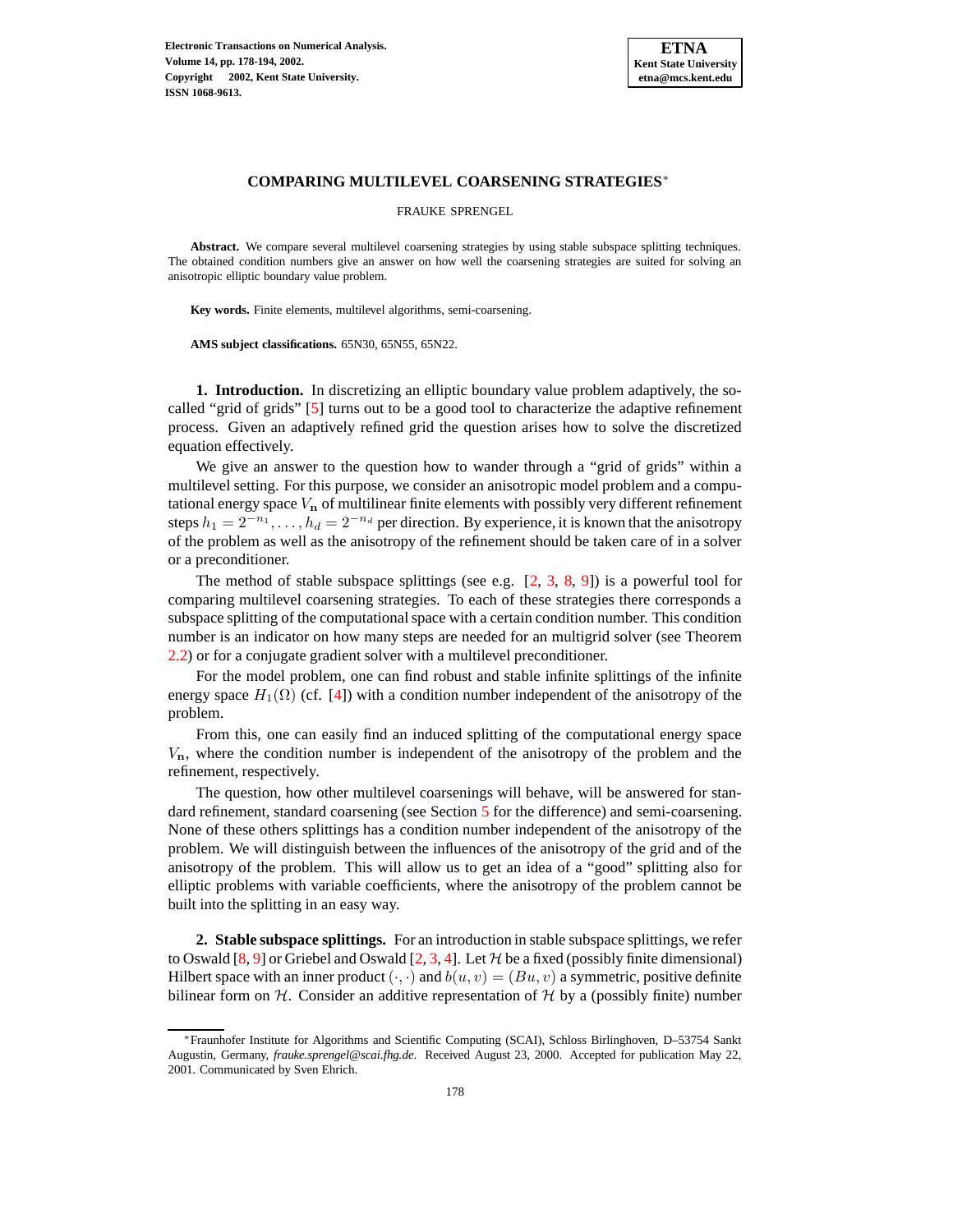<span id="page-1-0"></span>

| <b>ETNA</b>                  |
|------------------------------|
| <b>Kent State University</b> |
| etna@mcs.kent.edu            |

of subspaces  $\mathcal{H}_j \subset \mathcal{H}$  equipped with bilinear s.p.d. forms  $b_j(u, v) = (B_j u, v)$ :

$$
\{\mathcal{H},b\}=\sum_j\{\mathcal{H}_j,b_j\}.
$$

For this splitting, the norm  $\|\cdot\|$  on H is defined by

$$
||u||^2 := \inf_{u=\sum u_j} \sum_j b_j(u_j, u_j).
$$

If there exist positive and finite values

$$
\lambda_{\min} := \inf_{u \in \mathcal{H} \setminus \{0\}} \frac{b(u, u)}{\|u\|^2}, \qquad \lambda_{\max} := \sup_{u \in \mathcal{H} \setminus \{0\}} \frac{b(u, u)}{\|u\|^2},
$$

the subspace splitting is called stable. The quotient

$$
\kappa := \frac{\lambda_{\max}}{\lambda_{\min}}
$$

represents the condition number of the splitting.

We want to solve the following problem: For a given function  $f \in \mathcal{H}$  find  $u \in \mathcal{H}$  such that

$$
b(u, v) = (f, v), \qquad \forall v \in \mathcal{H}.
$$

When considering iterative methods, we assume  $H$  to be finite-dimensional and the splitting [\(2.1\)](#page-1-0) to be finite, i.e., to have  $J \in \mathbb{N}$  subspaces  $\mathcal{H}_j$ . Further let  $R_j : \mathcal{H} \to \mathcal{H}_j$  be some restriction and  $P_j$ :  $\mathcal{H}_j \rightarrow \mathcal{H}$  denote the natural imbedding. Then, the following iterative solution methods are associated with the above introduced splitting. Let  $\omega > 0$  be given. The additive subspace correction method reads as

$$
u^{(k+1)} = u^{(k)} - \omega \sum_{j=0}^{J} P_j B_j^{-1} R_j (B u^{(k)} - f), \qquad k = 0, 1, \dots
$$

The multiplicative subspace correction method is given by

$$
u^{(k+(j+1)/J)} = u^{(k+j/J)} - \omega P_j B_j^{-1} R_j (B u^{(k+j/J)} - f), \quad j = 0, \dots, J, \ k = 0, 1, \dots
$$

We follow Griebel and Oswald [\[3\]](#page-16-2) who showed how the condition number of the subspace splitting influences the convergence of the corresponding additive and multiplicative methods.

THEOREM 2.1 (Additive Schwarz, [\[3\]](#page-16-2)). *Let* H *be finite-dimensional and the splitting* [\(2.1\)](#page-1-0) *be finite. The additive method converges for*  $0 < \omega < 2/\lambda_{\text{max}}$  *with the convergence rate*  $\varrho_a = \max\{|1-\omega\lambda_{\min}|,|1-\omega\lambda_{\max}|\}$ . *This bound takes its minimum*  $\varrho_a^* = 1-2/(1+\kappa)$ *for*  $\omega^* = 2/(\lambda_{\min} + \lambda_{\max})$ .

<span id="page-1-1"></span>For many multilevel splittings, we can use the so-called strengthened Cauchy-Schwarz inequalities, i.e., we may assume that there exist a positive constant  $C$  and positive constants  $\epsilon_{i,j}$  such that  $\epsilon_{i,j} = \epsilon_{j,i}, \epsilon_{i,i} = 1$  and

$$
(2.2) \t b(v_i, v_j) \le C \epsilon_{i,j} \sqrt{b_i(v_i, v_i)} \sqrt{b_j(v_j, v_j)}, \t \forall v_i \in \mathcal{H}_i, v_j \in \mathcal{H}_j.
$$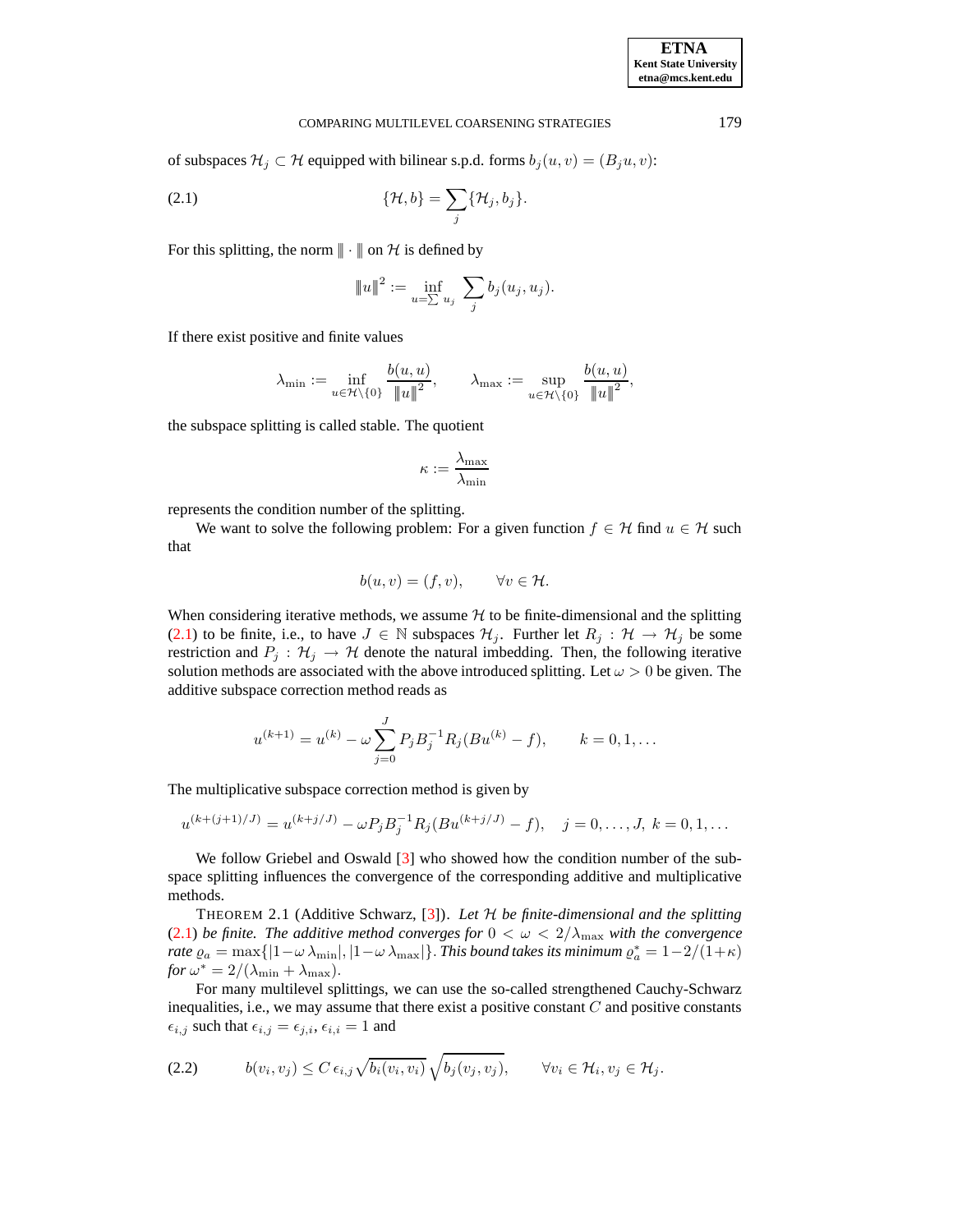We denote  $E := (\epsilon_{i,j})_{i,j=1}^J$  and its spectral radius by  $\varrho(E)$ .

<span id="page-2-0"></span>THEOREM 2.2 (Multiplicative Schwarz, [\[3\]](#page-16-2)). *Let* H *be finite-dimensional and the splitting* [\(2.1\)](#page-1-0) *be finite. Assume the strengthened Cauchy-Schwarzinequalities*[\(2.2\)](#page-1-1) *to be satisfied. Then* the multiplicative method converges for  $0 < \omega < 2/C$ . The optimal convergence rate *is given by*

$$
(\varrho_m^*)^2 \le 1 - \frac{\lambda_{\min}}{C \varrho(E)}.
$$

*This remains valid for any reordering of the spaces in the splitting.*

On the other hand, the additive Schwarz operator

$$
(2.3)\qquad \qquad \left(\sum_{j} P_j B_j^{-1} R_j\right) B
$$

may be seen as a preconditioned version of the operator  $B$ . Its condition number equals the condition number  $\kappa$  of the splitting [\(2.1\)](#page-1-0).

**3. Notation.** We first summarize some notation necessary for multilinear finite elements on  $(0, 1)^d$ .

- Multi-integer:  $\mathbf{m} := (m_1, m_2, \dots, m_d) \in \mathbb{N}_0^d$ ,
	- $\mathbf{o} := (0, 0, \ldots, 0), \quad \mathbf{e} := (1, 1, \ldots, 1),$
	- $\mathbf{e}_j := (\ldots, 0, 1, 0, \ldots)$ , the *j*-th unit vector,
	- $-|\mathbf{m}| := \sum_{j=1}^d m_j, \qquad \qquad -\mathbf{m} < \mathbf{n} \iff m_j < n_j \; \forall j = 1, 2, \dots, d,$  $\begin{split} -\lfloor \mathbf{m} \rfloor &:= \min_{j=1,...,d} m_j, \qquad \qquad -\lceil \mathbf{m} \rceil := \max_{j=1,...,d} m_j. \end{split}$
	- Univariate hat function:  $\varphi(x) := \max(0, 1 |x|)$ .
	- Translates and dilates:  $\varphi_{j,k}(x) := \varphi(2^{j}x k)$ .
	- Univariate spaces of piecewise linear functions in  $[0, 1]$  (sample spaces):

$$
V_j := \text{span}\{\varphi_{j,k} \mid k \in \mathbb{N}_0, \text{supp}(\varphi_{j,k}) \subset [0,1]\}.
$$

• Univariate wavelet spaces:

$$
W_0 := V_0, \qquad W_j := V_j \ominus^{\perp} V_{j-1}, \ j \in \mathbb{N}.
$$

• Multivariate sample and wavelet spaces:

$$
V_{\mathbf{j}} := V_{j_1} \otimes V_{j_2} \otimes \cdots \otimes V_{j_d},
$$
  

$$
W_{\mathbf{j}} := W_{j_1} \otimes W_{j_2} \otimes \cdots \otimes W_{j_d}.
$$

**4. The model problem.** We consider a simple model problem of an anisotropic elliptic equation with homogeneous Dirichlet boundary conditions

<span id="page-2-1"></span>(4.1) 
$$
-\nabla^T(C\nabla u) + c_0 u = f \quad \text{in } \Omega,
$$

$$
u|_{\partial\Omega} = 0,
$$

with constant coefficients  $C := diag(c_1, c_2, \ldots, c_d), c_i > 0, i = 1, \ldots, d$  and  $c_0 \ge 0$  on the cube  $\Omega := (0,1)^d$ .

The problem  $(4.1)$  reads in weak formulation as

(4.2) 
$$
a(u, v) = (f, v)_2, \quad \forall v \in H_0^1(\Omega),
$$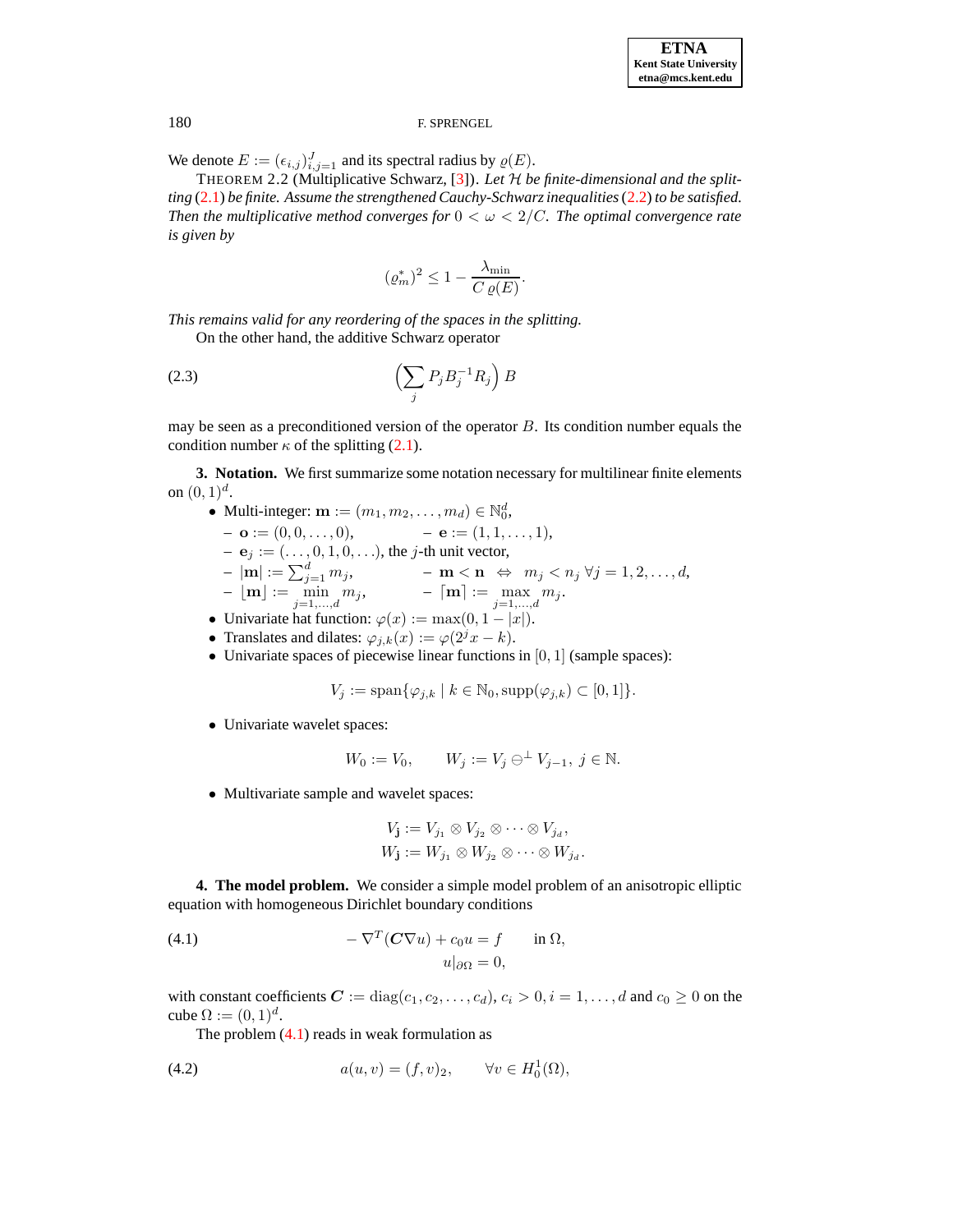where  $(\cdot, \cdot)_2$  denotes the inner product in  $L_2(\Omega)$  and  $a(u, v)$  is the bilinear form

(4.3) 
$$
a(u,v) := \int_{\Omega} (\nabla u)^T (\mathbf{C} \nabla v) + c_0 uv \, \mathrm{d}\mathbf{x}.
$$

The corresponding energy space  $\{H; a\}$  is  $H := H_0^1(\Omega)$  equipped with the norm  $\|\cdot\|_H :=$  $\sqrt{a(u, u)}$ .

<span id="page-3-2"></span>For this space, there exist robust stable subspace splittings; see [\[4\]](#page-16-5) for the bivariate version.

THEOREM 4.1 (cf. [\[4\]](#page-16-5)). *The following splittings are stable with a bound of the condition numbers uniform with respect to the coefficients*  $c_0, c_1, \ldots, c_d$ :

<span id="page-3-0"></span>(4.4) 
$$
\{H, a\} = \sum_{\mathbf{j} \ge \mathbf{o}} \{W_{\mathbf{j}}; (c_1 2^{2j_1} + c_2 2^{2j_2} + \dots + c_d 2^{2j_d} + c_0)(\cdot, \cdot)_2\},\
$$

(4.5) 
$$
\{H, a\} = \sum_{\ell \geq 0} \{V_{\mathbf{j}_0 + \ell \mathbf{e}}; 2^{2\ell} (\cdot, \cdot)_2\},
$$

(4.6) 
$$
\{H, a\} = \sum_{\ell \geq 0} \{\hat{W}_{\ell}; 2^{2\ell}(\cdot, \cdot)_2\},
$$

where  $\hat{W}_\ell := V_{\mathbf{j_0}+\ell \mathbf{e}} \ominus^{\perp} V_{\mathbf{j_0}+(\ell-1)\mathbf{e}}$  for  $\ell > 0$  and  $\hat{W}_0 := V_{\mathbf{j_0}}$ . The multi-index  $\mathbf{j_0}$  is defined *as follows:* Let *i* indicate the index for which  $c_i = \max_{k=1,...,d} c_k$ , then

• *if*  $c_0 > 0$  *and*  $c_i \ge c_0$  *or if*  $c_0 = 0$  *and*  $c_i \ge 1$ 

$$
j_{0k} := [\log_4(c_i/c_k)] \quad \text{for } k = 1, \ldots, d,
$$

• *if*  $c_0 > 0$  *and*  $c_i < c_0$ 

$$
j_{0k} := [\log_4(c_0/c_k)] \quad \text{for } k = 1, ..., d,
$$

• *if*  $c_0 = 0$  *and*  $c_i < 1$ 

$$
j_{0k} := [\log_4(1/c_k)] \quad \text{for } k = 1, ..., d.
$$

*Here,*  $[x]$  *is the largest integer*  $\leq x$ *.* 

In particular, we consider two problems for illustration: 2D*–Example.* Our first problem to solve is

<span id="page-3-3"></span>(4.7) 
$$
-\frac{1}{10} \frac{\partial^2 u}{\partial x_1^2} - 10 \frac{\partial^2 u}{\partial x_2^2} = f \quad \text{in } \Omega = (0, 1)^2, u|_{\partial \Omega} = 0.
$$

The index  $\mathbf{j}_0$  can be computed as  $([\log_4 100], 0) = (3, 0)$ . So we need the subspaces

$$
V_{3,0} \subset V_{4,1} \subset V_{5,2} \subset V_{6,3} \subset V_{7,4} \subset V_{8,5} \subset V_{9,6} \cdots
$$

for the stable splitting [\(4.5\)](#page-3-0).

3D*–Example.* In 3D, we consider the problem

<span id="page-3-1"></span>(4.8) 
$$
-100 \frac{\partial^2 u}{\partial x_1^2} - \frac{\partial^2 u}{\partial x_2^2} - \frac{1}{100} \frac{\partial^2 u}{\partial x_3^2} = f \quad \text{in } \Omega = (0,1)^3,
$$

$$
u|_{\partial \Omega} = 0.
$$

Then we have the index  $\mathbf{j}_0 = (0, [\log_4 100], [\log_4 10000]) = (0, 3, 6)$ . For equation [\(4.8\)](#page-3-1), the corresponding chain of subspaces for the splitting [\(4.5\)](#page-3-0) is

$$
V_{0,3,6} \subset V_{1,4,7} \subset V_{2,5,8} \subset V_{3,6,9} \subset V_{4,7,10} \subset V_{5,8,11} \subset V_{6,9,12} \cdots
$$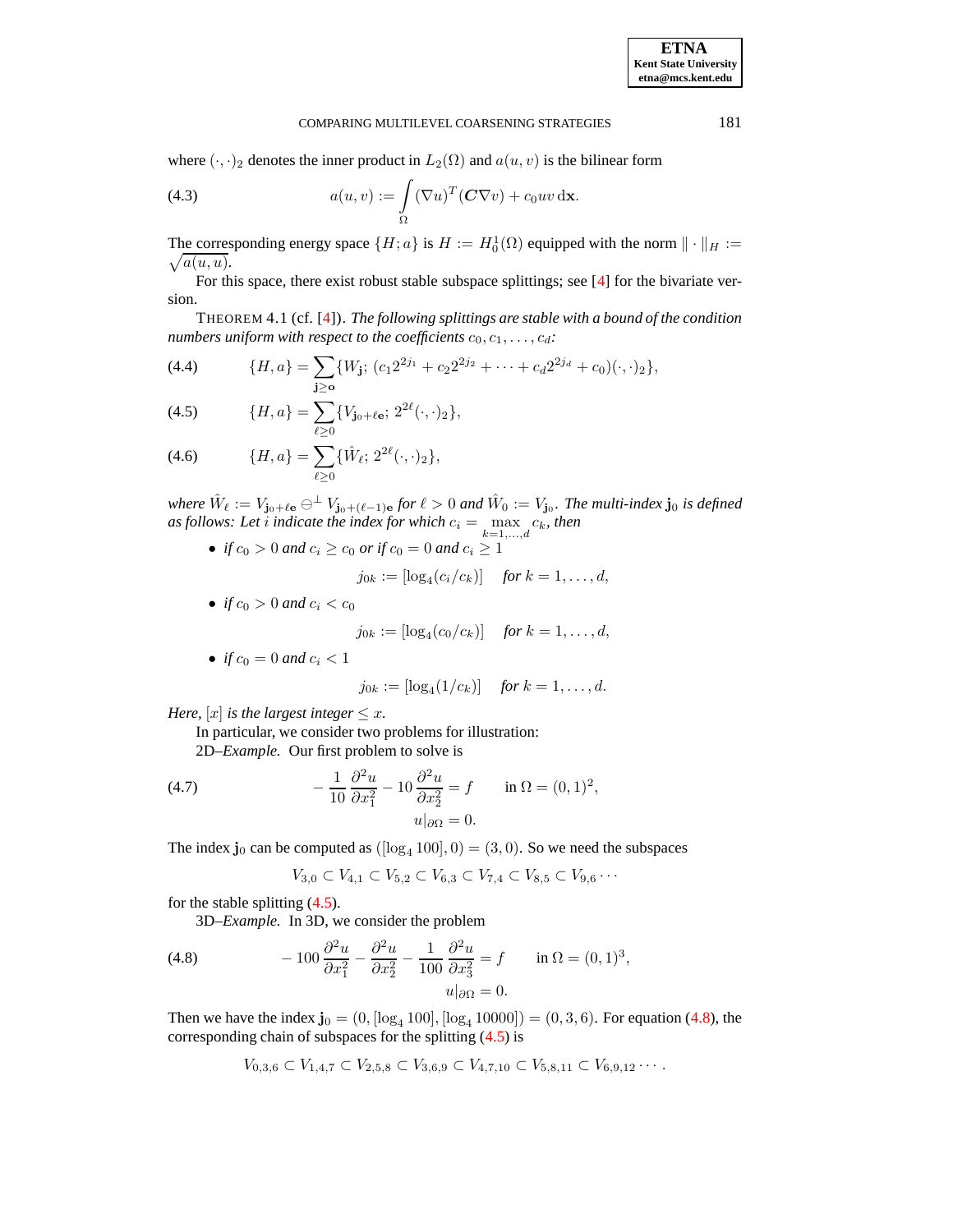<span id="page-4-0"></span>**5. Subspace splittings of a finite dimensional subspace.** In practice, we need to approximate the solution in a finite dimensional subspace of the energy space  $H$ . Assume that for some reason (e.g. adaptivity), we want to find a numerical solution from the finite element space  $V_n$ . For this, we introduce several subspace splittings corresponding to different multilevel strategies. By the finiteness of these splittings, all of them are stable. But the condition numbers may or may not depend on n or on the number of spaces in the splitting or on the anisotropy of the operator.

**5.1. The induced splitting.** The splittings presented first are induced by the splittings  $(4.4)$ – $(4.6)$  of the whole energy space H by the intersection with the computational space  $V<sub>n</sub>$ . We will use this later as a reference.

THEOREM 5.1. *The following splittings are stable with a bound on the condition numbers uniform with respect to the coefficients*  $c_0, c_1, \ldots, c_d$  *and independent of* **n**:

<span id="page-4-1"></span>(5.1) 
$$
\{V_{\mathbf{n}}, a\} = \sum_{\mathbf{o} \leq \mathbf{j} \leq \mathbf{n}} \{W_{\mathbf{j}}; (c_1 2^{2j_1} + c_2 2^{2j_2} + \dots + c_d 2^{2j_d} + c_0)(\cdot, \cdot)_2\},
$$

(5.2) 
$$
\{V_{\mathbf{n}}, a\} = \sum_{\ell \geq 0} \{\tilde{V}_{\mathbf{j}_0 + \ell \mathbf{e}}; 2^{2\ell}(\cdot, \cdot)_2\},
$$

(5.3) 
$$
\{V_{\mathbf{n}}, a\} = \sum_{\ell \geq 0} \{\tilde{W}_{\ell}; 2^{2\ell}(\cdot, \cdot)_2\},\
$$

where  $\tilde{W}_\ell:=\hat{W}_\ell\cap V_{\bf n}$  and  $\tilde{V}_{{\bf j_0}+\ell {\bf e}}:=V_{{\bf j_0}+\ell {\bf e}}\cap V_{\bf n}.$  The multi-index  ${\bf j_0}$  is chosen as in Theorem [4.1](#page-3-2)*.*

We will use splitting  $(5.1)$  as our reference splitting. Denote

$$
\Lambda_{\min} := \lambda_{\min, (5.1)}, \qquad \Lambda_{\max} := \lambda_{\max, (5.1)} \quad \text{and} \quad K := \kappa_{(5.1)}.
$$

In this splitting, the anisotropy of the problem is "built in". Starting from a space  $\tilde{V}_{j_0}$ , we apply standard refinement, as long as we stay within the space  $V_n$  and continue with semi-refinement (possibly in more than one direction) until we reach the full computational space.

2D–*Example*. For problem [\(4.7\)](#page-3-3) with  $\mathbf{j}_0 = (3,0)$  and  $\mathbf{n} = (4,2)$ , we illustrate the coarsening strategy in a picture. The coarsening for the induced splitting is given by the arrows between the grids in Figure [5.1.](#page-14-0)



FIG. 5.1. *Coarsening for the induced splitting.*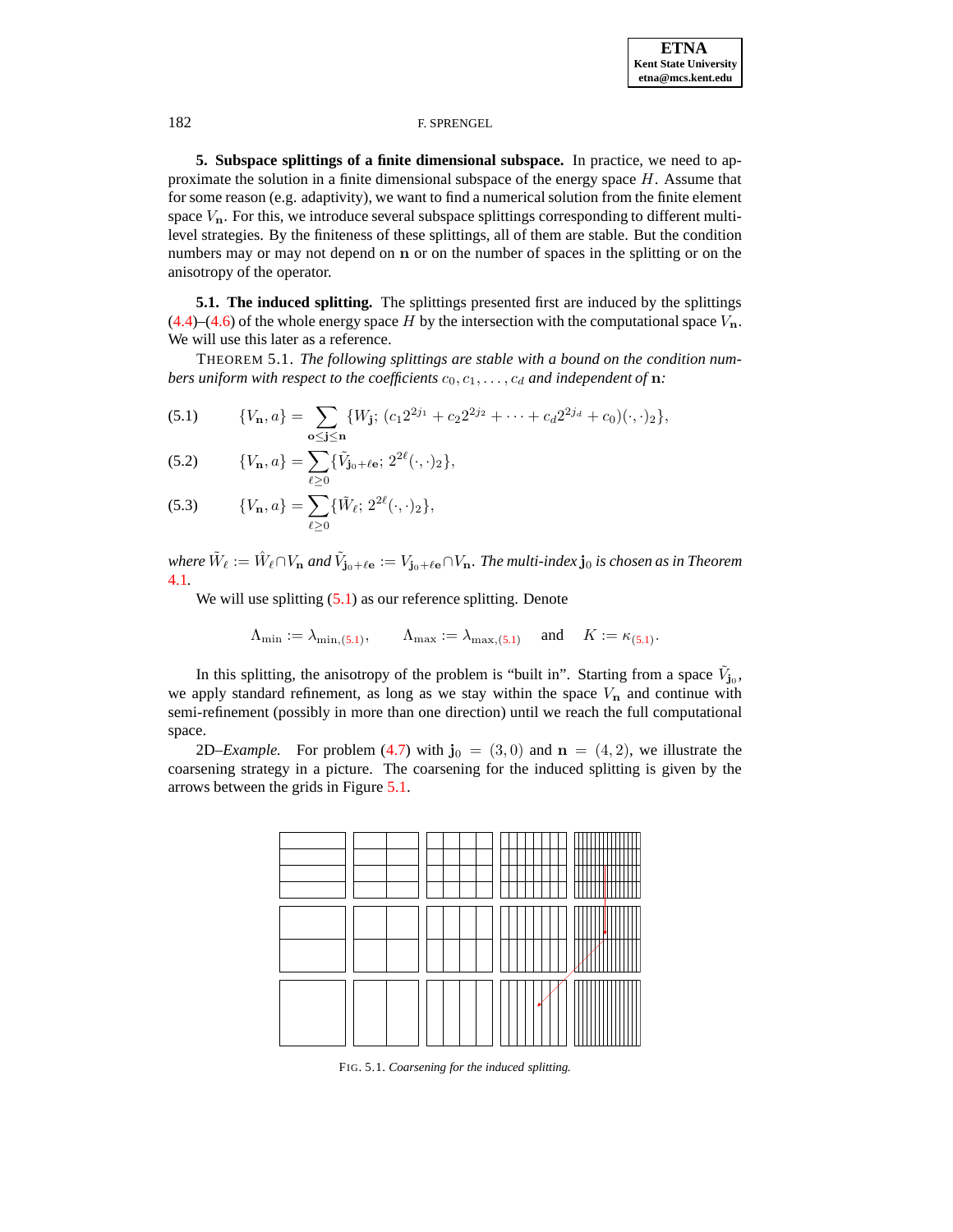3D–*Example*. Assume that we are interested in a solution from  $V_n = V_{3,9,7}$  for some reason. Then, the chain of our induced splitting [\(5.2\)](#page-4-1) looks as

$$
V_{0,3,6} \subset V_{1,4,7} \subset V_{2,5,7} \subset V_{3,6,7} \subset V_{3,7,7} \subset V_{3,8,7} \subset V_{3,9,7}.
$$

This splitting has a condition number  $\kappa_{(5,2)} \leq 12K$ .

**5.2. Standard refinement.** We obtain another splitting if we start our refinement procedure with  $V_0$  instead, carrying out standard refinement steps until the refinement of  $V_n$  in at least one direction is reached and then continue refining only the remaining directions (as in the previous section). In contrary with the previous splitting, we ignore the anisotropy of the problem. So, we expect a dependency of the condition number on the parameters  $c_0, \ldots, c_d$ or more precise on the relation of  $c_{\text{max}} := \max_{j=0,\dots,d} c_j$  and  $c_{\text{min}} := \min_{j=0,\dots,d} c_j$  (if  $c_0 = 0$  it is skipped).

<span id="page-5-1"></span>THEOREM 5.2. *The following splittings are stable, the condition numbers depend on the coefficients*  $c_0, c_1, \ldots, c_d$  *as*  $\mathcal{O}(c_{\text{max}}/c_{\text{min}})$  *but are independent of* **n**:

<span id="page-5-0"></span>(5.4) 
$$
\{V_{\mathbf{n}}, a\} = \sum_{\mathbf{o} \leq \mathbf{j} \leq \mathbf{n}} \{W_{\mathbf{j}}; (2^{2j_1} + 2^{2j_2} + \cdots + 2^{2j_d} + 1)(\cdot, \cdot)_2\},\
$$

(5.5) 
$$
\{V_{\mathbf{n}}, a\} = \sum_{\ell=0}^{\lceil \mathbf{n} \rceil} {\{\tilde{V}_{\ell \mathbf{e}}; 2^{2\ell}(\cdot, \cdot)_2\}},
$$

(5.6) 
$$
\{V_{\mathbf{n}}, a\} = \sum_{\ell=0}^{\lceil \mathbf{n} \rceil} \{\tilde{W}_{\ell \mathbf{e}}; 2^{2\ell}(\cdot, \cdot)_{2}\},
$$

with  $\tilde{W}_{\ell e} := W_{\ell e} \cap V_n$  and  $\tilde{V}_{\ell e} := V_{\ell e} \cap V_n$  and obvious modifications of [\(5.4\)](#page-5-0) in case of  $c_0 = 0.$ 

*Proof.* We restrict ourselves to the case  $c_0 > 0$ . Because of the  $L_2$ -orthogonality between the wavelet spaces  $W_j$ , the  $\|\cdot\|$ -norm (corresponding to [\(5.4\)](#page-5-0)) of an element  $u \in V_n$  given in its wavelet decomposition

$$
u = \sum_{\substack{\mathbf{o} \le \mathbf{j} \le \mathbf{n}, \\ w_{\mathbf{j}} \in W_{\mathbf{j}}}} w_{\mathbf{j}}
$$

can be written as

$$
||u||_{(5,4)}^2 = \sum_{\mathbf{o} \leq \mathbf{j} \leq \mathbf{n}} (2^{2j_1} + 2^{2j_2} + \cdots + 2^{2j_d} + 1)||w_{\mathbf{j}}||_2^2.
$$

Analogously, we can handle the  $\| \cdot \|$ -norm from the splitting [\(5.1\)](#page-4-1):

$$
||u||_{(5.1)}^2 = \sum_{\substack{\mathbf{o} \leq \mathbf{j} \leq \mathbf{n}}} (c_1 2^{2j_1} + c_2 2^{2j_2} + \dots + c_d 2^{2j_d} + c_0) ||w_{\mathbf{j}}||_2^2.
$$

Because

$$
c_{\min}(2^{2j_1} + 2^{2j_2} + \dots + 2^{2j_d} + 1) \le c_1 2^{2j_1} + c_2 2^{2j_2} + \dots + c_d 2^{2j_d} + c_0
$$
  

$$
\le c_{\max}(2^{2j_1} + 2^{2j_2} + \dots + 2^{2j_d} + 1),
$$

we obtain equivalence of the norms

$$
c_{\min} \| \cdot \|_{(5.4)}^2 \le \| \cdot \|_{(5.1)}^2 \le c_{\max} \| \cdot \|_{(5.4)}^2
$$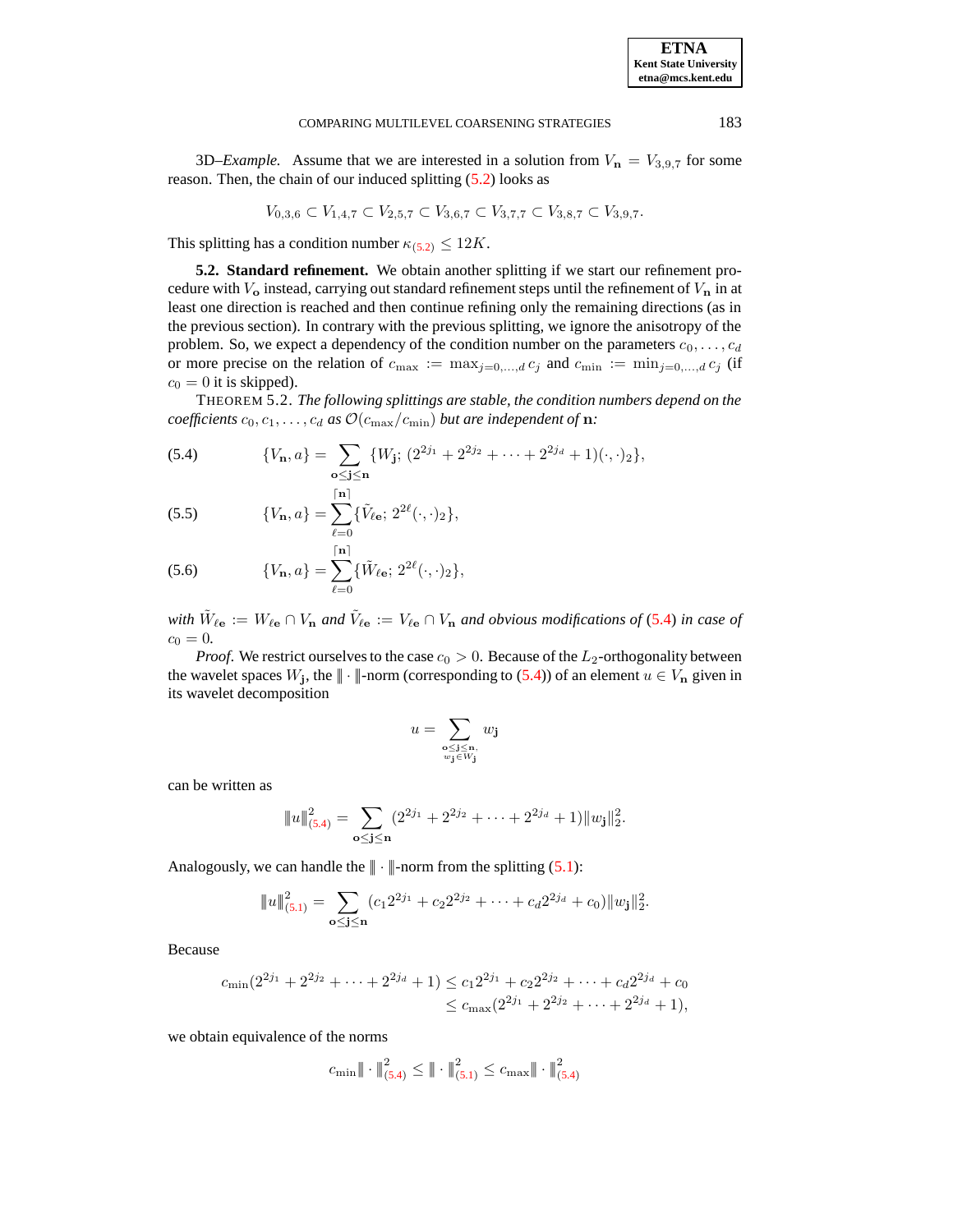**ETNA Kent State University etna@mcs.kent.edu**

# 184 F. SPRENGEL

and hence the stability of splitting [\(5.4\)](#page-5-0) with a condition number

$$
\kappa_{\text{(5.4)}} \le \frac{c_{\text{max}}}{c_{\text{min}}} \, K,
$$

where  $\lambda_{\min,5.4} \geq c_{\min} \Lambda_{\min}$  $\lambda_{\min,5.4} \geq c_{\min} \Lambda_{\min}$  $\lambda_{\min,5.4} \geq c_{\min} \Lambda_{\min}$  and  $\lambda_{\max,5.4} \leq c_{\max} \Lambda_{\max}$ .

We find the wavelet spaces  $\tilde{W}_{\ell e}$  by clustering

<span id="page-6-0"></span>
$$
\tilde{W}_{\ell {{\bf e}}} = \bigoplus_{{{\bf o}} \leq {\bf j} \leq {\bf n}, \atop {\lceil {\bf j} \rceil = \ell}} {\perp} W_{\bf j}.
$$

The orthogonality of the wavelet spaces and the inequality

(5.7) 
$$
2^{2[\mathbf{j}]} \le 2^{2j_1} + 2^{2j_2} + \cdots + 2^{2j_d} + 1 \le (d+1) 2^{2[\mathbf{j}]}
$$

yield the equivalence relation

$$
\|\cdot\|_{(\mathbf{5},\mathbf{6})}^2 \le \|\cdot\|_{(\mathbf{5},\mathbf{4})}^2 \le (d+1) \|\cdot\|_{(\mathbf{5},\mathbf{6})}^2
$$

and hence the stability of the splitting  $(5.6)$  with a condition number

$$
\kappa_{\left(5.6\right)} \le \left(d+1\right) \frac{c_{\text{max}}}{c_{\text{min}}} K
$$

and the parameters  $\lambda_{\min,(5.6)} \geq c_{\min} \Lambda_{\min}$  $\lambda_{\min,(5.6)} \geq c_{\min} \Lambda_{\min}$  $\lambda_{\min,(5.6)} \geq c_{\min} \Lambda_{\min}$  and  $\lambda_{\max,(5.6)} \leq c_{\max}(d+1) \Lambda_{\max}$ .

By construction, we have  $\tilde{W}_{\ell \mathbf{e}} = \tilde{V}_{\ell \mathbf{e}} \ominus^{\perp} \tilde{V}_{(\ell-1)\mathbf{e}}$  for  $\ell > 0$  and  $\tilde{W}_{\mathbf{o}} = \tilde{V}_{\mathbf{e}}$ . Define the numbers

$$
\beta_{\ell} = \left(\sum_{i=\ell}^{[n]} 2^{-2i}\right)^{-1} = \frac{3}{4} 2^{2\ell} \left(1 - 2^{-2(\lceil n \rceil + \ell + 1)}\right)^{-1}.
$$

The  $\|\cdot\|_{(5.5)}$  $\|\cdot\|_{(5.5)}$  $\|\cdot\|_{(5.5)}$ -norm of an element  $u \in V_n$  with the wavelet decomposition

$$
u = \sum_{\substack{0 \leq \ell \leq \lceil \mathbf{n} \rceil, \\ w_{\ell} \in \tilde{W}_{\ell} \mathbf{e}}} w_{\ell}
$$

dnes in

.

<span id="page-6-1"></span>can be computed (cf.  $[6, 7]$  $[6, 7]$  $[6, 7]$ ) as

(5.8) 
$$
||u||_{(5.5)}^2 = \sum_{\ell=0}^{|\mathbf{n}|} \beta_{\ell} ||w_{\ell}||_2^2
$$

From the inequality

$$
\frac{3}{4}2^{2\ell} \le \beta_\ell \le 2^{2\ell},
$$

we find the equivalence

$$
\frac{3}{4} \|\cdot\|^{2}_{(5,6)} \leq \|\cdot\|^{2}_{(5,5)} \leq \|\cdot\|^{2}_{(5,6)}.
$$

So, the splitting [\(5.5\)](#page-5-0) is stable with the condition number

$$
\kappa_{(\mathbf{5.5})} \le \frac{4}{3} (d+1) \frac{c_{\text{max}}}{c_{\text{min}}} K
$$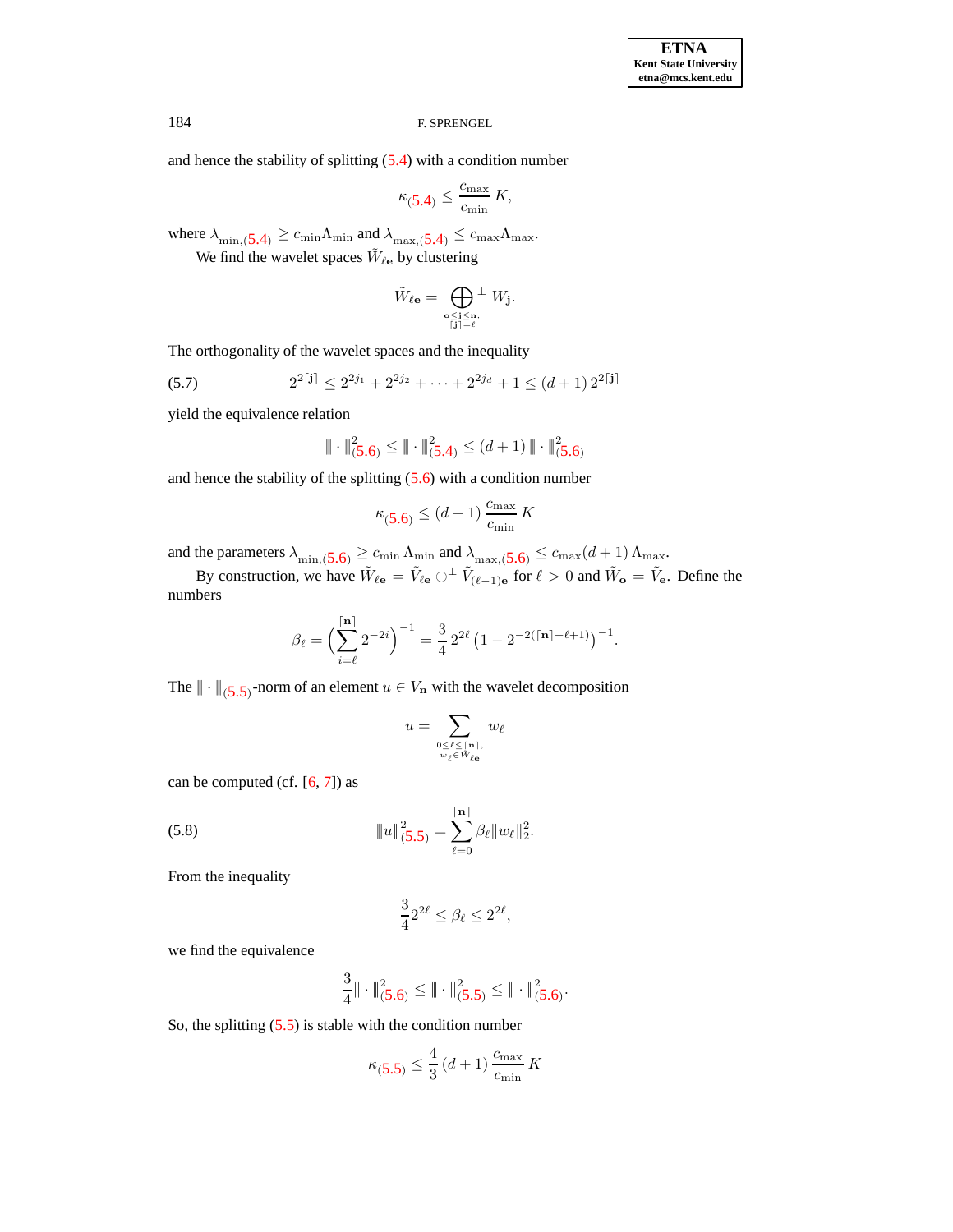

FIG. 5.2. *Coarsening for standard refinement.*

with  $\lambda_{\min,5.5} \geq c_{\min} \Lambda_{\min}$  $\lambda_{\min,5.5} \geq c_{\min} \Lambda_{\min}$  $\lambda_{\min,5.5} \geq c_{\min} \Lambda_{\min}$  and  $\lambda_{\max,5.5} \leq (4/3)c_{\max}(d+1) \Lambda_{\max}$ .  $\Box$ 

*Remark.* If  $c_0 = 0$ , the factor  $(d + 1)$  occurring in the estimates (in this proof and also in the following sections) can of course be reduced to  $d$ .

2D–*Example*. The coarsening of  $V_{4,2}$  for standard refinement is shown in Figure [5.2.](#page-14-1) 3D*–Example.* The chain of subspaces from splitting [\(5.5\)](#page-5-0) reads as

$$
V_{0,0,0} \subset V_{1,1,1} \subset V_{2,2,2} \subset V_{3,3,3} \subset V_{3,4,4} \subset V_{3,5,5} \subset V_{3,6,6} \subset V_{3,7,7} \subset V_{3,8,7} \subset V_{3,9,7}.
$$

This splitting has a condition number

$$
\kappa_{(\mathbf{5.5})} \le \frac{4}{3} \cdot 3 \cdot \frac{100}{0.01} K = 4 \cdot 10^4 K
$$

which is  $3 \cdot 10^3$ -times higher than the one of the induced splitting in which the anisotropy of the problem [\(4.8\)](#page-3-1) was "built in".

**5.3. Standard coarsening.** If we start from the space  $V_n$  instead, we obtain another sequence of sample spaces which correspond to the standard coarsening until the 0-level is reached for some direction, then standard coarsening in the other directions and so on. By experience, this procedure is known to be very sensitive to the anisotropies introduced by the choice of the sample space  $V_n$ , i.e., the different refinement levels for the different directions. On the other hand, this splitting does not take care of the anisotropy of the problem [\(4.1\)](#page-2-1) to be solved. The next theorem answers how this influences the condition of the corresponding splitting.

THEOREM 5.3. *The following splittings are stable, the condition numbers depend on the*  $\omega$  *coefficients*  $c_0, c_1, \ldots, c_d$  *as*  $\mathcal{O}(c_{\max}/c_{\min})$  *and on* **n** *as*  $\mathcal{O}(2^{2(\lceil n \rceil - \lfloor n \rfloor)})$ :

<span id="page-7-0"></span>(5.9) 
$$
\{V_{\mathbf{n}}, a\} = \sum_{\ell=0}^{|\mathbf{n}|} \{V_{\mathbf{m}(\ell)}; 2^{2(|\mathbf{n}|-\ell)}(\cdot, \cdot)_2\},
$$

dnessen.<br>Der en ser

(5.10) 
$$
\{V_{\mathbf{n}}, a\} = \sum_{\ell=0}^{|\mathbf{n}|} \{\check{W}_{\ell}; 2^{2(|\mathbf{n}|-\ell)}(\cdot, \cdot)_2\},
$$

*with the multi-indices*

$$
\mathbf{m}(\ell) := (\max\{n_1 - \ell, 0\}, \max\{n_2 - \ell, 0\}, \dots, \max\{n_d - \ell, 0\})
$$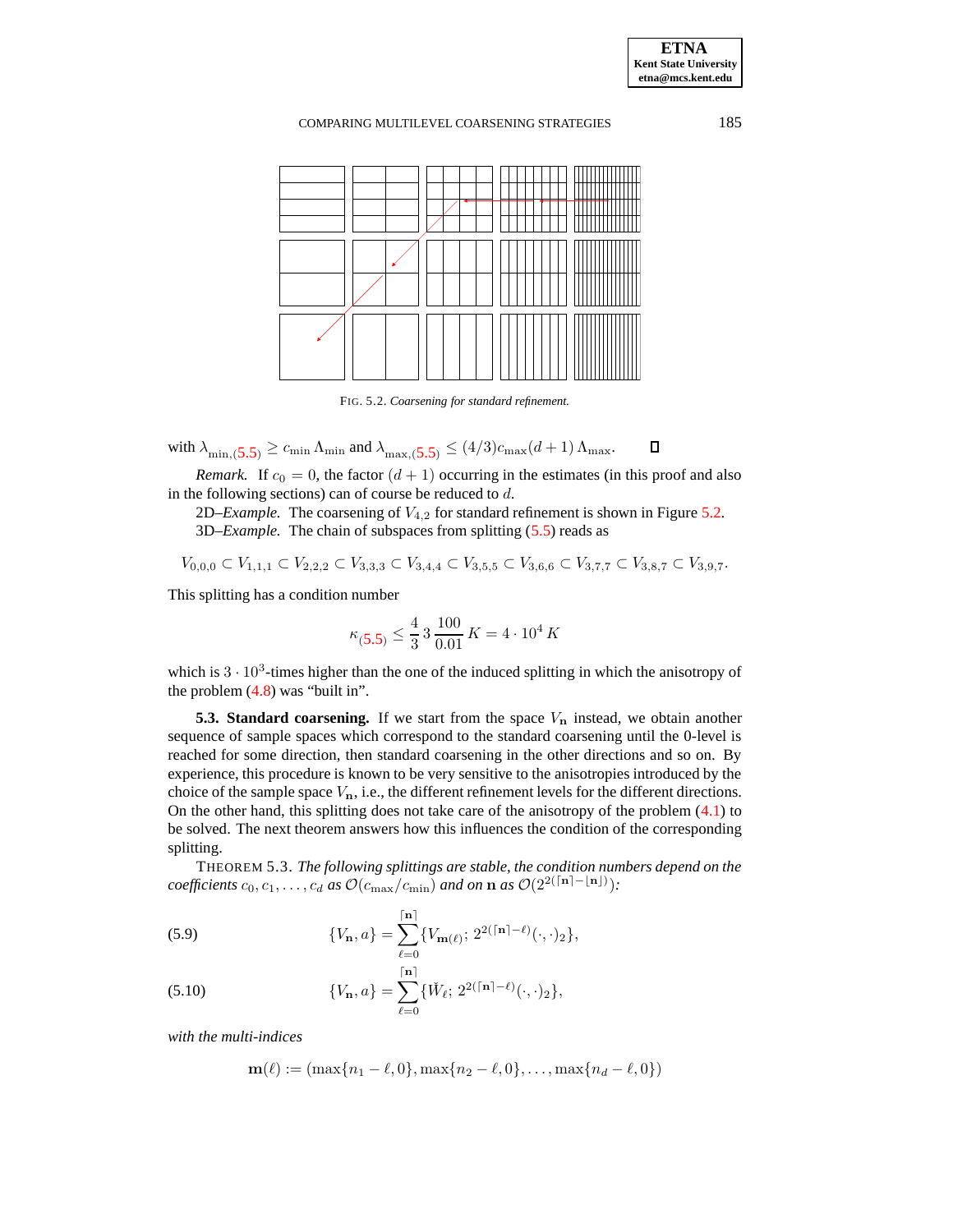and the wavelet spaces  $\check{W}_\ell := V_{\mathbf{m}(\ell)} \ominus \perp V_{\mathbf{m}(\ell+1)}$  for  $\ell = 0, 1, \ldots, \lceil \mathbf{n} \rceil - 1$  and  $\check{W}_{\lceil \mathbf{n} \rceil} := V_{\mathbf{o}}$ .

*Proof.* The wavelet spaces used for the splitting [\(5.10\)](#page-7-0) consist of the smaller wavelet parts

$$
\check{W}_{\ell} = \bigoplus_{\mathbf{j} \in \mathcal{J}(\ell)}^{\perp} W_{\mathbf{j}},
$$

where the indices are from the index set

$$
\mathcal{J}(\ell) := \{ \mathbf{j} \mid \mathbf{j} \leq \mathbf{m}(\ell), \exists i \in \{1,\ldots,d\} \, : \, j_i = m_i(\ell) \}.
$$

For such multi-indices, we can estimate the maximum from above and below as

$$
\lfloor \mathbf{m} \rfloor - \ell \leq \lfloor \mathbf{m}(\ell) \rfloor \leq \lceil \mathbf{j} \rceil \leq \lceil \mathbf{m}(\ell) \rceil = \lceil \mathbf{n} \rceil - \ell.
$$

Using this inequality, inequality [\(5.7\)](#page-6-0) and the orthogonality between the wavelet spaces, we obtain

$$
2^{2(\lfloor n\rfloor - \lceil n\rceil)} \,\|\cdot\|_{(5.10)}^2 \leq \|\cdot\|_{(5.4)}^2 \leq (d+1) \, \|\cdot\|_{(5.10)}^2.
$$

This gives stability of the splitting  $(5.10)$  into wavelet spaces with a condition number

$$
\kappa_{(\mathbf{5.10})} \leq 2^{2(\lceil \mathbf{n} \rceil - \lfloor \mathbf{n} \rfloor)}\,(d+1)\,\frac{c_{\max}}{c_{\min}}\,K
$$

and parameters  $\lambda_{\min,(5.10)} \ge c_{\min} 2^{2(\lfloor n \rfloor - \lceil n \rceil)} \Lambda_{\min}$  $\lambda_{\min,(5.10)} \ge c_{\min} 2^{2(\lfloor n \rfloor - \lceil n \rceil)} \Lambda_{\min}$  $\lambda_{\min,(5.10)} \ge c_{\min} 2^{2(\lfloor n \rfloor - \lceil n \rceil)} \Lambda_{\min}$  and  $\lambda_{\max,(5.10)} \le c_{\max}(d+1) \Lambda_{\max}$ .

Here, we proceed as in the proof of Theorem [5.2.](#page-5-1) The square of the  $|| \cdot ||_{(5.9)}$  $|| \cdot ||_{(5.9)}$  $|| \cdot ||_{(5.9)}$ -norm of  $u \in V_n$  with the wavelet parts  $w_\ell \in \check{W}_\ell$  can be written as in [\(5.8\)](#page-6-1) as a weighted sum of the squares of  $L_2$ -norms of the wavelet parts. The weighting factors are

$$
\beta_{\ell} = \left(\sum_{i=0}^{\ell} 2^{-2(\lceil \mathbf{n} \rceil - i)}\right)^{-1} = \frac{3}{4} 2^{2(\lceil \mathbf{n} \rceil - \ell)} (1 - 2^{-2(\ell+1)})^{-1}
$$

and fulfill  $(3/4)2^{2(\lceil n\rceil - \ell)} \leq \beta_{\ell} \leq 2^{2(\lceil n\rceil - \ell)}$ . Hence,

$$
\frac{3}{4} \|\cdot\|_{(5.10)}^2 \leq \|\cdot\|_{(5.9)}^2 \leq \|\cdot\|_{(5.10)}^2.
$$

The splitting  $(5.9)$  is stable and has the condition number

$$
\kappa_{(5.9)} \le \frac{4}{3} \, 2^{2(\lceil n \rceil - \lfloor n \rfloor)} \, (d+1) \, \frac{c_{\text{max}}}{c_{\text{min}}} \, K,
$$

where  $\lambda_{\min,5.9} \geq c_{\min} 2^{2(|\mathbf{n}| - \lceil \mathbf{n} \rceil)} \Lambda_{\min}$  $\lambda_{\min,5.9} \geq c_{\min} 2^{2(|\mathbf{n}| - \lceil \mathbf{n} \rceil)} \Lambda_{\min}$  $\lambda_{\min,5.9} \geq c_{\min} 2^{2(|\mathbf{n}| - \lceil \mathbf{n} \rceil)} \Lambda_{\min}$  and  $\lambda_{\max,5.9} \leq (4/3)c_{\max}(d+1) \Lambda_{\max}$ .

2D–*Example*. The coarsening of  $V_{4,2}$  for standard coarsening is illustrated by Figure [5.3.](#page-14-2) 3D*–Example.* For our example, we obtain the subspaces

$$
V_{0,0,0} \subset V_{0,1,0} \subset V_{0,2,0} \subset V_{0,3,1} \subset V_{0,4,2} \subset V_{0,5,3} \subset V_{0,6,4} \subset V_{1,7,5} \subset V_{2,8,6} \subset V_{3,9,7}
$$

of the splitting  $(5.9)$  with a condition

$$
\kappa_{(5.9)} \le \frac{4}{3} 2^{2(9-3)} 3 \frac{100}{0.01} K = 4 \cdot 10^4 \cdot 2^{12} K \le 1.7 \cdot 10^8 K.
$$

Compared with the standard refinement from the previous section we loose another factor of  $4 \cdot 10^3$  because we did not pay enough attention to the anisotropy coming from the computational space  $V_{3,9,7}$ .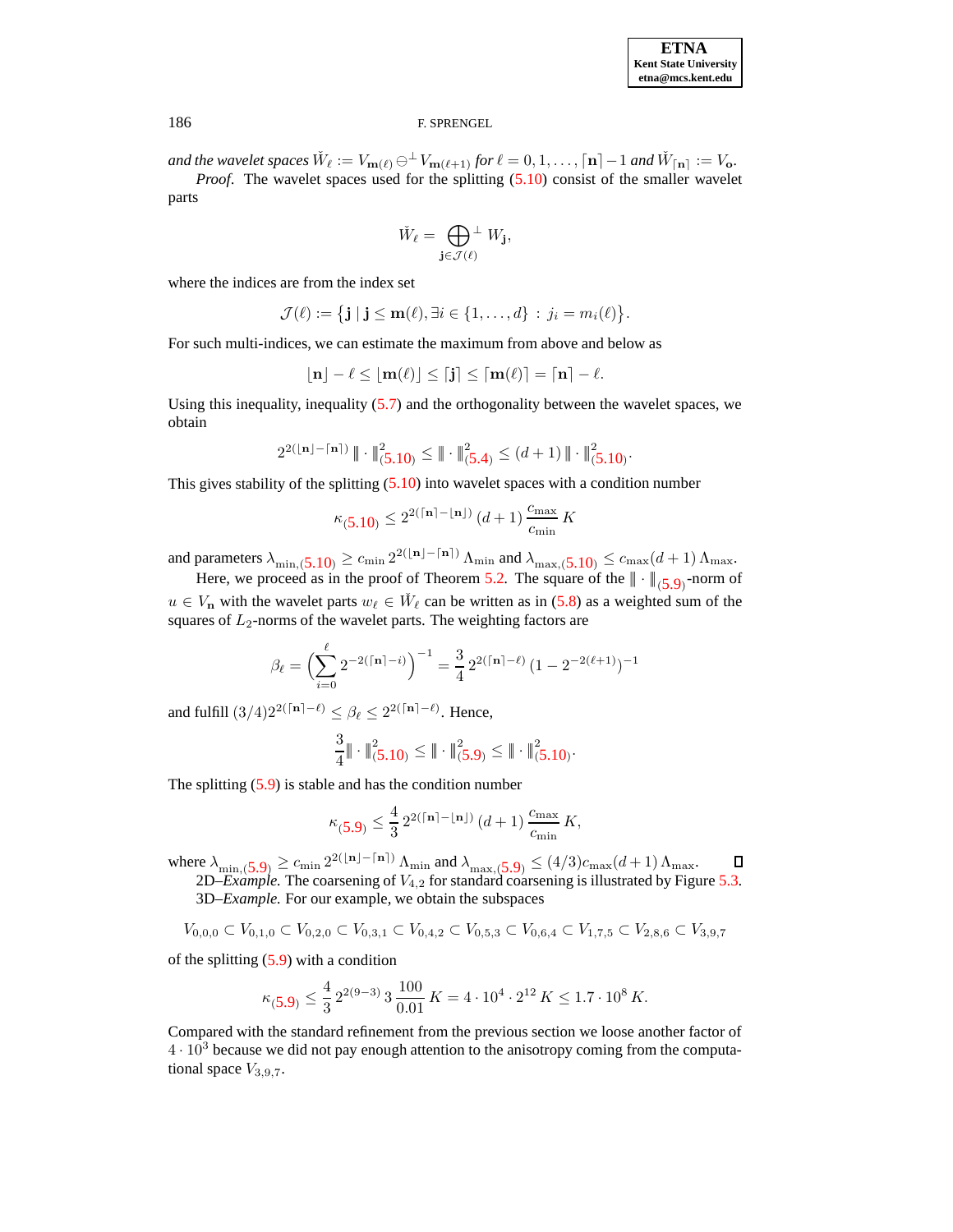**ETNA Kent State University etna@mcs.kent.edu**

### COMPARING MULTILEVEL COARSENING STRATEGIES 187



<span id="page-9-0"></span>FIG. 5.3. *Coarsening for standard coarsening.*

**5.4. Semi-coarsening.** Another possibility to avoid the dependency on the anisotropic grid is pure semi-coarsening. Starting with  $V_n$ , we reduce in one coarsening step only the level of a direction with the maximal level. This will help to overcome the dependency on n again.

THEOREM 5.4. Assume without loss of generality the ordering  $n_1 \geq n_2 \geq \cdots \geq n_d$ *to simplify notation. The following splitting is stable. The condition number depends on the coefficients*  $c_0, c_1, \ldots, c_d$  *as*  $\mathcal{O}(c_{\text{max}}/c_{\text{min}})$  *but is independent of* **n**:

$$
(5.11) \ \{V_{\mathbf{n}},a\} = \{V_{\mathbf{o}},(\cdot,\cdot)_2\} + \sum_{j_1=1}^{n_1} \sum_{j_2=\min\{n_2,j_1-1\}}^{\min\{n_2,j_1\}} \cdots \sum_{j_d=\min\{n_d,j_1-1\}}^{\min\{n_d,j_1\}} \{V_{\mathbf{j}},2^{2j_1}(\cdot,\cdot)_2\}.
$$

*Proof.* We obtain the semi-refined splitting  $(5.11)$  from the standard refined splitting [\(5.5\)](#page-5-0) by refinement (cf. [\[3\]](#page-16-2)), i.e., we split the subspaces  $V_{\ell e}$  further. Fix  $\ell$  with  $1 \leq \ell \leq \lceil n \rceil$ . Choose j such that

<span id="page-9-1"></span>
$$
V_{\mathbf{j}}=\tilde{V}_{\ell \mathbf{e}},
$$

especially we have  $\ell = j_1 = [\mathbf{j}]$ . Then there exists an  $m \in \{0, \ldots, d\}$  that

(5.12) 
$$
\{V_{\mathbf{j}}, 2^{2\ell}(\cdot, \cdot)_{2}\} = \sum_{k=0}^{m} \{V_{\mathbf{j}-\mathbf{e}_{1}-\cdots-\mathbf{e}_{k}}, 2^{2\ell}(\cdot, \cdot)_{2}\}.
$$

If we analyze the  $\|\cdot\|$ -norm of this splitting via the corresponding wavelet spaces we have to look again on coefficients

$$
\beta_k = \left(\sum_{i=k}^m 2^{-2\ell}\right)^{-1} = 2^{2\ell}(m-k+1)^{-1}.
$$

From  $1 \leq m - k + 1 \leq d - k + 1 \leq d + 1$  and the orthogonality of the wavelet spaces, we obtain the stability of the subsplitting [\(5.12\)](#page-9-1) with a condition number  $\kappa_{(5,12)} \leq (d+1)$ . Hence we obtain the stability of the refined splitting and a condition number

$$
\kappa_{(5.11)} \le \kappa_{(5.5)} \kappa_{(5.12)} \le \frac{4}{3} (d+1)^2 \frac{c_{\text{max}}}{c_{\text{min}}} K
$$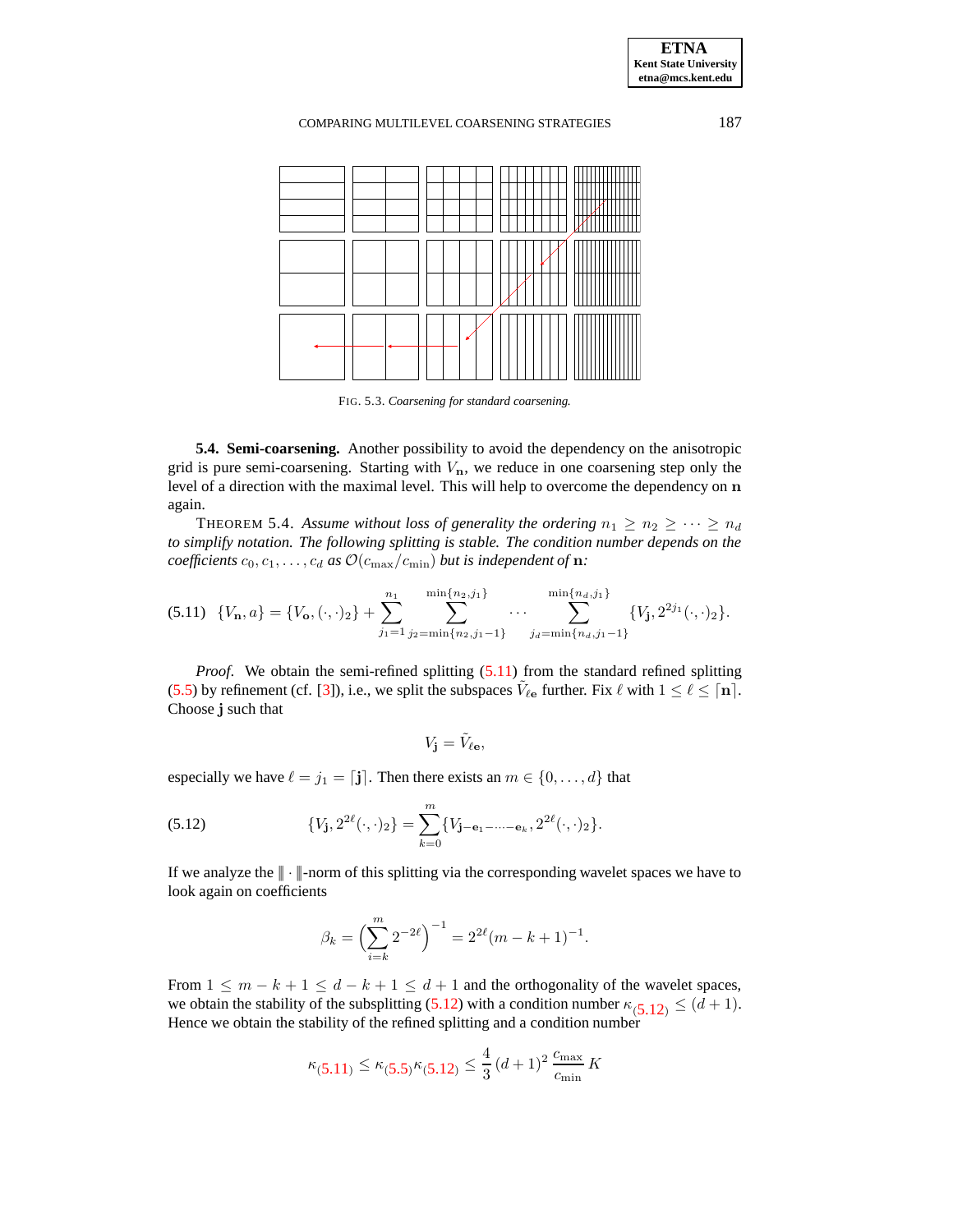

FIG. 5.4. *Coarsening for semi-coarsening.*

with  $\lambda_{\min,(5.11)} \geq (c_{\min}/(d+1)) \Lambda_{\min}$  $\lambda_{\min,(5.11)} \geq (c_{\min}/(d+1)) \Lambda_{\min}$  $\lambda_{\min,(5.11)} \geq (c_{\min}/(d+1)) \Lambda_{\min}$  and  $\lambda_{\max,(5.11)} \leq (4/3)c_{\max}(d+1) \Lambda_{\max}$ . O 2D– $\hat{Example}$ . The semi-coarsening of  $V_{4,2}$  is shown in Figure [5.4.](#page-15-0) 3D*–Example.* Here, we have the splitting [\(5.11\)](#page-9-0) into the subspaces

$$
V_{0,0,0} \subset V_{0,1,0} \subset V_{0,1,1} \subset V_{1,1,1} \subset V_{1,2,1} \subset V_{1,2,2} \subset V_{2,2,2} \subset V_{2,3,2} \subset V_{2,3,3} \subset V_{3,3,3}
$$
  

$$
\subset V_{3,4,3} \subset V_{3,4,4} \subset V_{3,5,4} \subset V_{3,5,5} \subset V_{3,6,5} \subset V_{3,6,6} \subset V_{3,7,6} \subset V_{3,8,6} \subset V_{3,9,6}
$$

and a condition number

$$
\kappa_{(5.11)} \le \frac{4}{3} 3^2 \frac{100}{0.01} K = 1.2 \cdot 10^5 K,
$$

which is comparable to the standard refinement. But here we need more subspaces to get the same effect of independence of the computational space.

**5.5. Further refinements.** Among the splittings presented above, we are interested most in the splittings  $(5.2)$ ,  $(5.5)$ ,  $(5.9)$ , and  $(5.11)$  into the classical sample spaces  $V_i$  of multilinear finite elements. For completeness, we want to remind the fact that with further refinement of these splittings, we would arrive at splittings corresponding to multigrid algorithms or multilevel preconditioners.

<span id="page-10-0"></span>We can split a subspace  $V_i$  further: Because of the  $L_2$ -stability of the nodal basis the splitting

(5.13) 
$$
\{V_{\mathbf{i}}, 2^{2\ell}(\cdot, \cdot)_{2}\} = \sum_{\mathbf{k}} \{\text{span}\{\varphi_{\mathbf{i}, \mathbf{k}}\}, 2^{2\ell}(\cdot, \cdot)_{2}\}
$$

<span id="page-10-1"></span>into one-dimensional subspaces spanned by  $\varphi_{\mathbf{i},\mathbf{k}}:=\prod_{m=1}^d\varphi_{i_m,k_m}$  is stable. Here  $\ell$  denotes the  $\ell$  for the induced splitting [\(5.2\)](#page-4-1) or  $\lceil i \rceil$  for the other splittings. By construction, the constants involved of course do not depend on  $c_0, \ldots, c_d$  or n. Another possibility to split  $V_i$  is

(5.14) 
$$
\{V_{\mathbf{i}}, 2^{2\ell}(\cdot, \cdot)_2\} = \sum_{\mathbf{k}} \{\text{span}\{\boldsymbol{\varphi}_{\mathbf{i}, \mathbf{k}}\}, a\}.
$$

Here the constants for refining [\(5.2\)](#page-4-1) do not depend on the  $c_0, \ldots, c_d$  or n. For refining the other splittings they do depend on  $c_0, \ldots, c_d$  since we have to use the estimate

$$
c_{\min} 2^{2\lceil i \rceil} \|\varphi_{\mathbf{i},\mathbf{k}}\|_2^2 \le a(\varphi_{\mathbf{i},\mathbf{k}},\varphi_{\mathbf{i},\mathbf{k}}) \le 3(d+1)c_{\max} 2^{2\lceil i \rceil} \|\varphi_{\mathbf{i},\mathbf{k}}\|_2^2
$$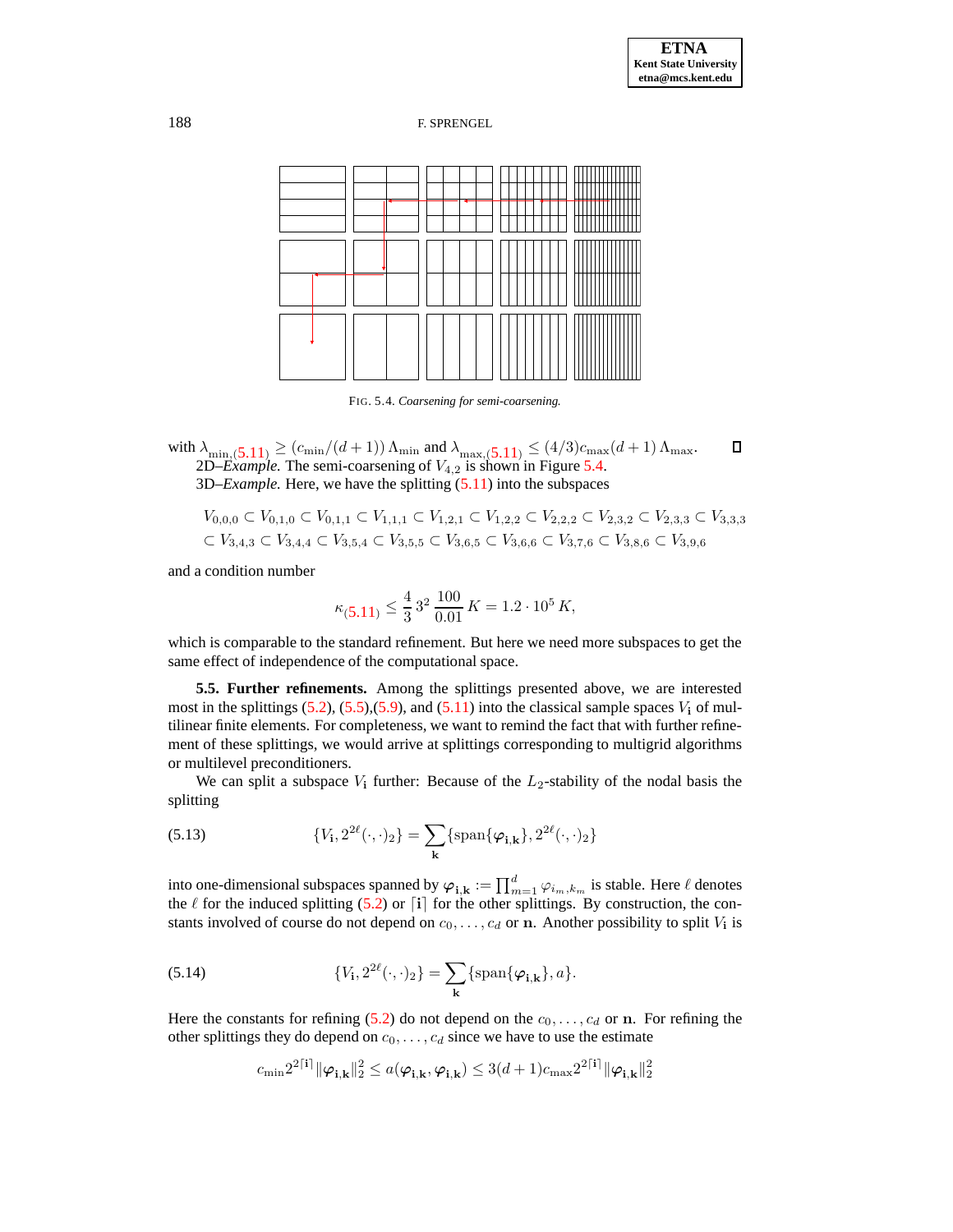there.

Applying the additive subspace correction method on one of the splittings  $(5.2)$ ,  $(5.5)$ , $(5.9)$ , or  $(5.11)$  with the refinement  $(5.13)$ , we would obtain a BPX-like preconditioner (see Bramble, Pasciak and Xu  $[1]$ . Doing the same with refinement  $(5.14)$ , we arrive at an MDS preconditioner (multilevel diagonal scaling, see Zhang [\[11\]](#page-16-9)). The multiplicative subspace correction for the subspace splittings  $(5.2)$ ,  $(5.5)$ , $(5.9)$ , or  $(5.11)$  would yield multigrid routines. Refinement [\(5.14\)](#page-10-1) with an additive subspace correction would give damped Jacobi as a smoother. Using [\(5.14\)](#page-10-1) with a multiplicative algorithm, we would end up with a Gauß-Seidel smoother.

**6. Strengthened Cauchy-Schwarz inequalities.** Now we verify the strengthenedCauchy-Schwarz inequalities in the case of our special multilevel spaces and  $c_0 = 0$ .

We are interested most in multilevel routines based on the sample spaces. That is why we are proving inequalities for these cases. Because of the symmetry of  $a(\cdot, \cdot)$  and the construction of our multilevel spaces we may restrict to the case  $i \leq j$ .

We start with the univariate case. Let  $\Omega = (0,1)$ ,  $u_i \in V_i$ ,  $v_j \in V_j$ ,  $i \leq j$  and  $I =$  $[2^{-i}k, 2^{-i}(k+1)] \in \Omega$  a part of  $\Omega$  corresponding to the partition underlying  $V_i$ . Simple calculations show that there exists a constant  $C_1$  independent of  $u_i, v_j$  and  $i, j$  such that

$$
(u_i, v_j)_{L_2(I)} \le C_1 2^{i+j} 2^{(i-j)/2} \|u_i\|_{L_2(I)} \|v_j\|_{L_2(I)}.
$$

This can be used to prove the strengthened Cauchy-Schwarz inequalities in the d-variate case. Assume now  $\Omega = (0,1)^d$ ,  $u_i \in V_i$ ,  $v_j \in V_j$ ,  $i \le j$  and let  $Q = [2^{-i_1}k_1, 2^{-i_1}(k_1 + 1)] \times$  $\cdots \times [2^{-i_d}k_d, 2^{-i_d}(k_d+1)] \in \Omega$  be a part corresponding to the partition of  $V_1$ . With a tensor product argument we have for every Q

<span id="page-11-0"></span>
$$
a(u_{\mathbf{i}}, v_{\mathbf{j}})_{Q} = \sum_{m=1}^{d} c_{m} (D_{x_{m}} u_{\mathbf{i}}, D_{x_{m}} v_{\mathbf{j}})_{L_{2}(Q)}
$$
  

$$
\leq C_{1} \left( \sum_{m=1}^{d} c_{m} 2^{i_{m} + j_{m}} 2^{(i_{m} - j_{m})/2} \right) ||u_{\mathbf{i}}||_{L_{2}(Q)} ||v_{\mathbf{j}}||_{L_{2}(Q)}
$$
  
(6.1)  

$$
\leq C_{1} \epsilon_{\mathbf{i}, \mathbf{j}} \left( \sum_{m=1}^{d} c_{m} 2^{i_{m} + j_{m}} \right) ||u_{\mathbf{i}}||_{L_{2}(Q)} ||v_{\mathbf{j}}||_{L_{2}(Q)}
$$

<span id="page-11-2"></span>with

(6.2) 
$$
\epsilon_{i,j} := \max_{m=1,\dots,d} 2^{(i_m - j_m)/2}.
$$

We sum up the inequalities [\(6.1\)](#page-11-0) over all small cubes  $Q \in \Omega$  and obtain the strengthened Cauchy-Schwarz inequalities on the cube  $\Omega$  as

<span id="page-11-1"></span>
$$
a(u_{\mathbf{i}}, v_{\mathbf{j}}) \leq C_1 \epsilon_{\mathbf{i}, \mathbf{j}} \left( \sum_{m=1}^d c_m 2^{i_m + j_m} \right) \sum_Q \|u_{\mathbf{i}}\|_{L_2(Q)} \|v_{\mathbf{j}}\|_{L_2(Q)}
$$
  
\n
$$
\leq C_1 \epsilon_{\mathbf{i}, \mathbf{j}} \left( \sum_{m=1}^d c_m 2^{i_m + j_m} \right) \left( \sum_Q \|u_{\mathbf{i}}\|_{L_2(Q)}^2 \right)^{1/2} \left( \sum_Q \|v_{\mathbf{j}}\|_{L_2(Q)}^2 \right)^{1/2}
$$
  
\n(6.3)  
\n
$$
= C_1 \epsilon_{\mathbf{i}, \mathbf{j}} \left( \sum_{m=1}^d c_m 2^{i_m + j_m} \right) \|u_{\mathbf{i}}\|_2 \|v_{\mathbf{j}}\|_2.
$$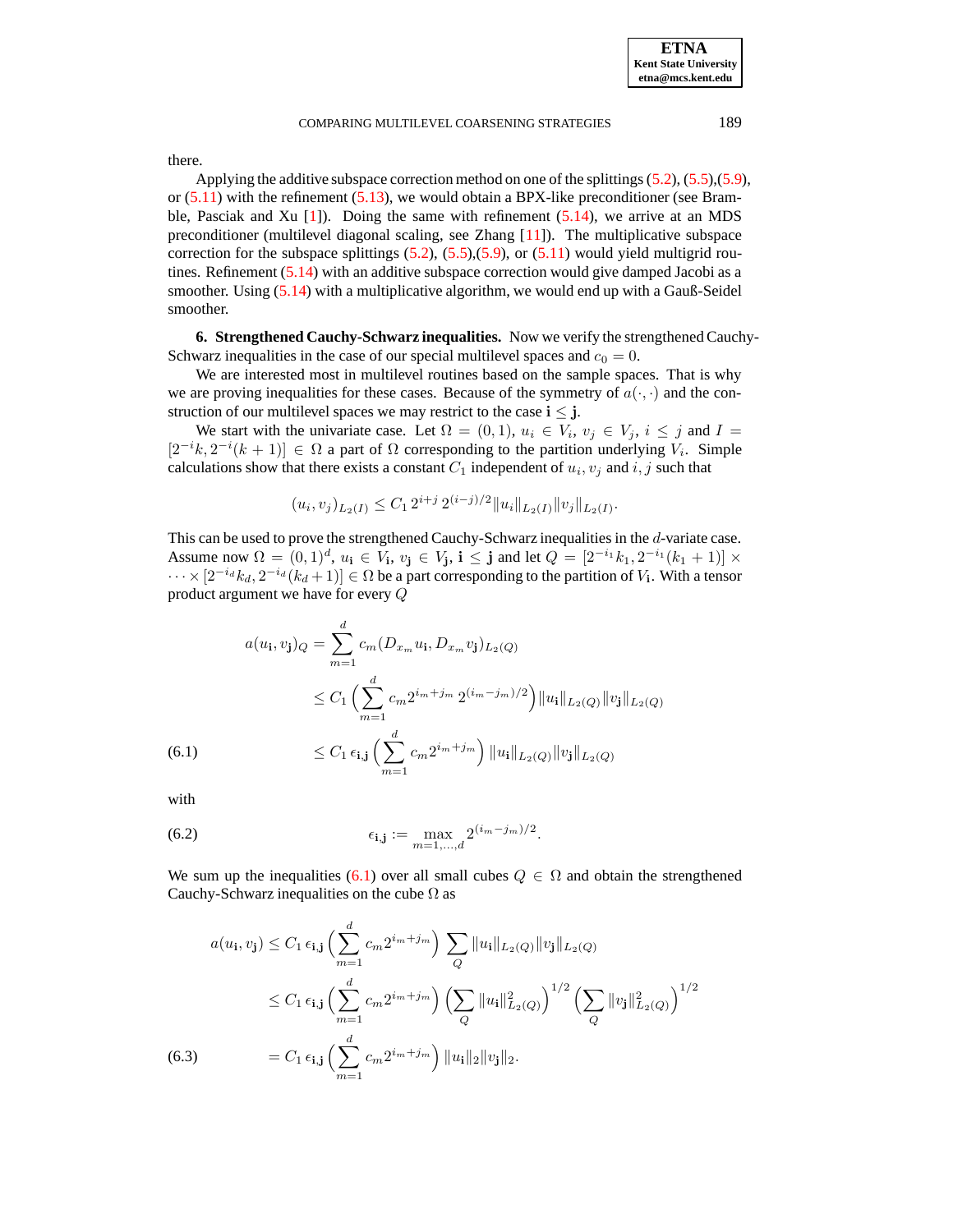With  $\epsilon_{i,j} := \epsilon_{j,i}$  for  $i \geq j$ , inequality [\(6.3\)](#page-11-1) remains valid in this case, too. As for other finite elements (see e.g. Xu [\[10\]](#page-16-10)), the exponential decay of the  $\epsilon_{i,j}$  away from the diagonal yields that  $\varrho(E)$  remains bounded independent of the number J of subspaces in the splitting. Now we further use [\(6.3\)](#page-11-1) to establish the strengthened Cauchy-Schwarz inequalities for our concrete splittings into sample spaces. We start with the induced splitting [\(5.2\)](#page-4-1).

THEOREM 6.1. *For the induced splitting* [\(5.2\)](#page-4-1)*, there hold the strengthened Cauchy-Schwarz inequalities* [\(2.2\)](#page-1-1) *with*  $\epsilon_{i,j}$  *as in* [\(6.2\)](#page-11-2) *and a constant*  $C_{(5,2)} \leq \hat{C} C_1$  *independent of*  $c_1, \ldots, c_d$  and **n**.

*Proof.* The index  $\mathbf{j}_0$  is chosen in a way that there exists a constant  $\hat{C}$  independent of  $c_1 \ldots, c_d$  and n such that for all  $\ell$  holds that

$$
c_1 2^{2(j_{01}+\ell)} + c_2 2^{2(j_{02}+\ell)} + \cdots + c_d 2^{2(j_{0d}+\ell)} \leq \hat{C} 2^{2\ell}.
$$

Fix  $s, t \in \mathbb{N}_0$ . Let i and j be chosen such that

$$
V_{\mathbf{i}} = \tilde{V}_{\mathbf{j}_0 + s\mathbf{e}} \quad \text{and} \quad V_{\mathbf{j}} = \tilde{V}_{\mathbf{j}_0 + t\mathbf{e}}.
$$

Then we can estimate

$$
\sum_{m=1}^{d} c_m 2^{i_m + j_m} \le \left(\sum_{m=1}^{d} c_m 2^{2i_m}\right)^{1/2} \left(\sum_{m=1}^{d} c_m 2^{2j_m}\right)^{1/2}
$$

$$
\le \left(\sum_{m=1}^{d} c_m 2^{2(j_{0m}+s)}\right)^{1/2} \left(\sum_{m=1}^{d} c_m 2^{2(j_{0m}+t)}\right)^{1/2}
$$

$$
\le \hat{C} 2^{s} 2^{t}
$$

which yields with  $(6.3)$ 

$$
a(u_{\mathbf{i}}, v_{\mathbf{j}}) \leq \hat{C} C_1 \epsilon_{\mathbf{i}, \mathbf{j}} \left( 2^s \left\| u_{\mathbf{i}} \right\|_2 \right) \left( 2^t \left\| v_{\mathbf{j}} \right\|_2 \right).
$$

This completes the proof.

Now we investigate the other splittings.

 $\Box$ 

THEOREM 6.2. *For the splitting* [\(5.5\)](#page-5-0) *for standard refinement, the splitting* [\(5.9\)](#page-7-0) *for standard coarsening, and the splitting* [\(5.11\)](#page-9-0) *for semi-coarsening, there hold the strengthened Cauchy-Schwarz inequalities* [\(2.2\)](#page-1-1) *with constants*  $\epsilon_{i,j}$  *as in* [\(6.2\)](#page-11-2) *and a constant*  $C_{(5,5),(5,9),(5,11)} \leq c_{\text{max}} d C_1$  *independent of* **n**.

*Proof.* We start with [\(6.3\)](#page-11-1) and compute

$$
a(u_{\mathbf{i}}, v_{\mathbf{j}}) \leq c_{\max} d C_1 \epsilon_{\mathbf{i}, \mathbf{j}} 2^{\lceil \mathbf{i} + \mathbf{j} \rceil} ||u_{\mathbf{i}}||_2 ||v_{\mathbf{j}}||_2
$$
  
 
$$
\leq c_{\max} d C_1 \epsilon_{\mathbf{i}, \mathbf{j}} (2^{\lceil \mathbf{i} \rceil} ||u_{\mathbf{i}}||_2) (2^{\lceil \mathbf{j} \rceil} ||v_{\mathbf{j}}||_2).
$$

**7. Numerical Examples.** We present two numerical examples in 3D. We show the convergence of a preconditioned conjugate gradient iteration with a BPX preconditioner based on the splittings discussed before.

In the Figures [7.1](#page-14-0)[–7.6,](#page-15-1) the convergence history of the preconditioned conjugate gradient iteration is displayed for the relative residuals using the following symbols to characterize the preconditioners corresponding to the different splittings:

- for the induced splitting  $(5.2)$ : -
- for standard refinement  $(5.5)$ :  $\frac{1}{2}$
- for standard coarsening  $(5.9)$ :  $\circ \circ \circ \circ \circ \circ$
- for semi-coarsening  $(5.11)$ :  $\dots$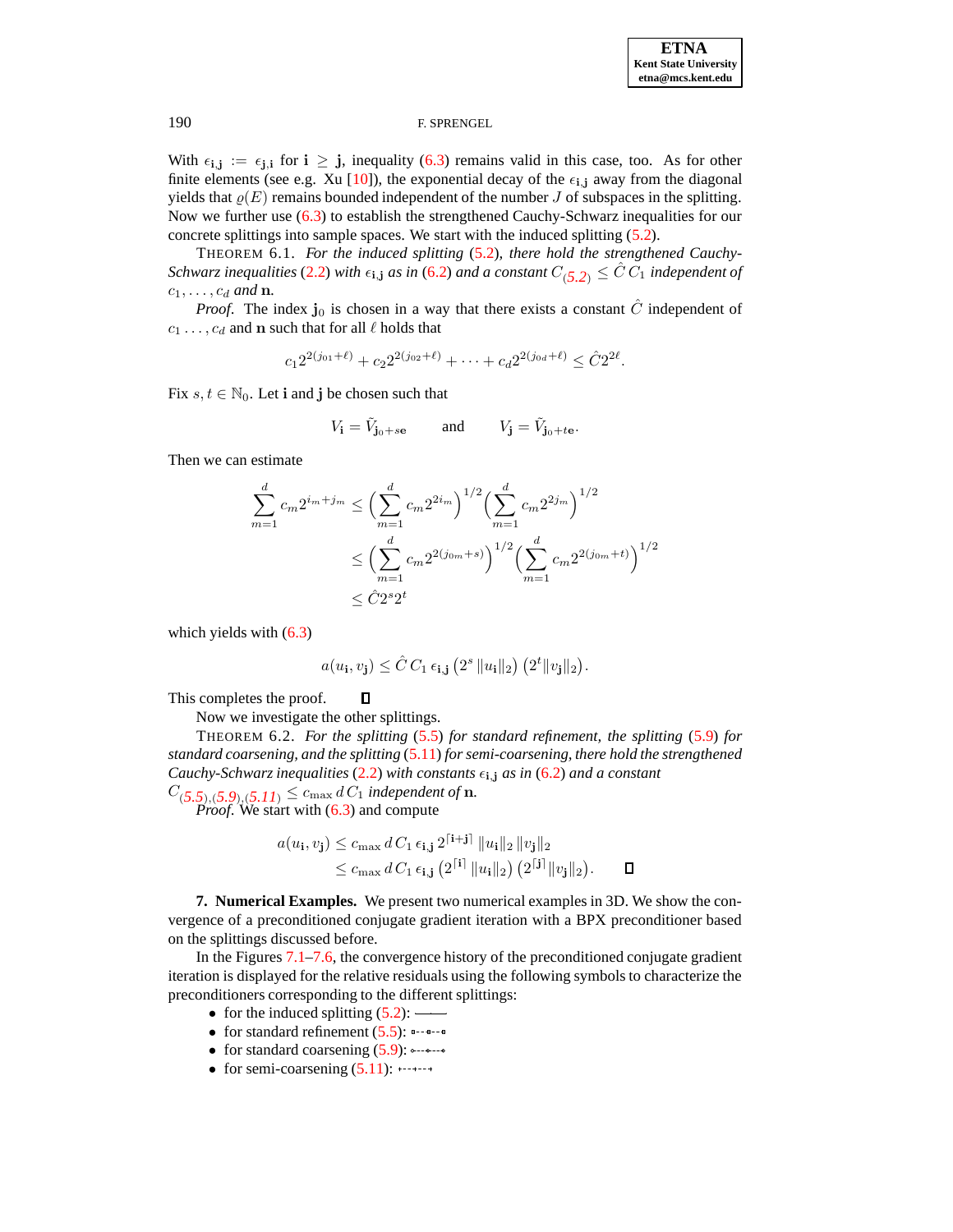For the *first example*, we fix the solution of [\(4.1\)](#page-2-1) as

$$
u(\mathbf{x}) = \sin \pi x_1 \, \sin \pi x_2 \, \sin \pi x_3 + \sin 8\pi x_1 \, \sin 8\pi x_2 \, \sin 8\pi x_3
$$

in  $\Omega = (0, 1)^3$  and construct the corresponding right-hand side  $f(\mathbf{x})$  for different matrices C. We are looking for a solution of our homogeneous Dirichlet problem in the full computational energy space  $V_{2,7,4}$ .

We compare the convergence for three different values of the coefficient matrix  $C$  responsible for the anisotropy of the problem:

- a) isotropic:  $C = diag(1, 1, 1), c_0 = 0,$
- b) anisotropic:  $C = diag(10, 1, 1/10), c_0 = 0,$
- c) anisotropic:  $C = diag(100, 1, 1/100), c_0 = 0.$

From the Figures [7.1](#page-14-0)[–7.3,](#page-14-2) we can see big differences in the performance of the algorithms. As discussed before, the multilevel preconditioner using standard coarsening [\(5.9\)](#page-7-0) behaves worst due to the anisotropy of the computational space. In the anisotropic cases, the algorithm with the induced splitting  $(5.2)$  is the best. Semi-coarsening  $(5.11)$  and the stan-dard refinement [\(5.5\)](#page-5-0) are somewhere in between, both preconditioners giving results that get worse with the anisotropy of the problem.

For our *second example*, we fix a solution

$$
u(\mathbf{x}) = e^{x_1^2} + x_2 + \frac{1}{50} \sin \pi x_3
$$

in  $\Omega = (0, 1)^3$  for the inhomogeneous pendant of [\(4.1\)](#page-2-1). This means, that we construct from  $u$  the Dirichlet boundary conditions and the right–hand sides  $f$  for different values of the coefficient matrix C (as in a) – c)). Given the respective right–hand side we look for a solution on an adaptive grid corresponding to a subspace of  $V_{7,1,4}$ .

The results are shown in Figures [7.4](#page-15-0)[–7.6.](#page-15-1) Again, standard coarsening [\(5.9\)](#page-7-0) is the worst choice. The differences arising from the anisotropy of the computational space can be seen best in the isotropic case. In the anisotropic cases, the algorithm using the preconditioner for the induced splitting [\(5.2\)](#page-4-1) delivers good results in all cases as expected. The other splittings, semi-coarsening [\(5.11\)](#page-9-0) and standard refinement [\(5.5\)](#page-5-0), are again somewhere in between and the corresponding algorithms perform worse depending on the anisotropy of the problem.

**8. Conclusions.** We have compared different subspace splittings corresponding to different coarsening strategies. The result is as follows:

If ever possible, one should build in the anisotropy of the problem into the coarsening as in [\(5.2\)](#page-4-1). The condition number of all the others splittings depend on the anisotropy of the problem.

The second "best" to do is standard refinement  $(5.9)$  or semi–coarsening  $(5.11)$ . Both can be used also in case of variable coefficients where the anisotropy of the problem can not be built into the splitting easily. Standard refinement is the same as standard coarsening for an isotropic computational energy space  $V_n$  with  $n_1 = n_2 = \cdots = n_d$ . It tends to semicoarsening for strongly anisotropic  $V_n$ . The algorithm using semi-coarsening seems to be most flexible, it needs some more operations per iteration but performs quite well in all our examples. In both cases, the splittings take the anisotropy of the grid into account.

In case of anisotropic computational energy spaces  $V_{\mathbf{n}}$ , one should definitely avoid standard coarsening. The dependency of the condition of this splitting (and so of the condition of the preconditioned operator) on the anisotropy of the grid is large.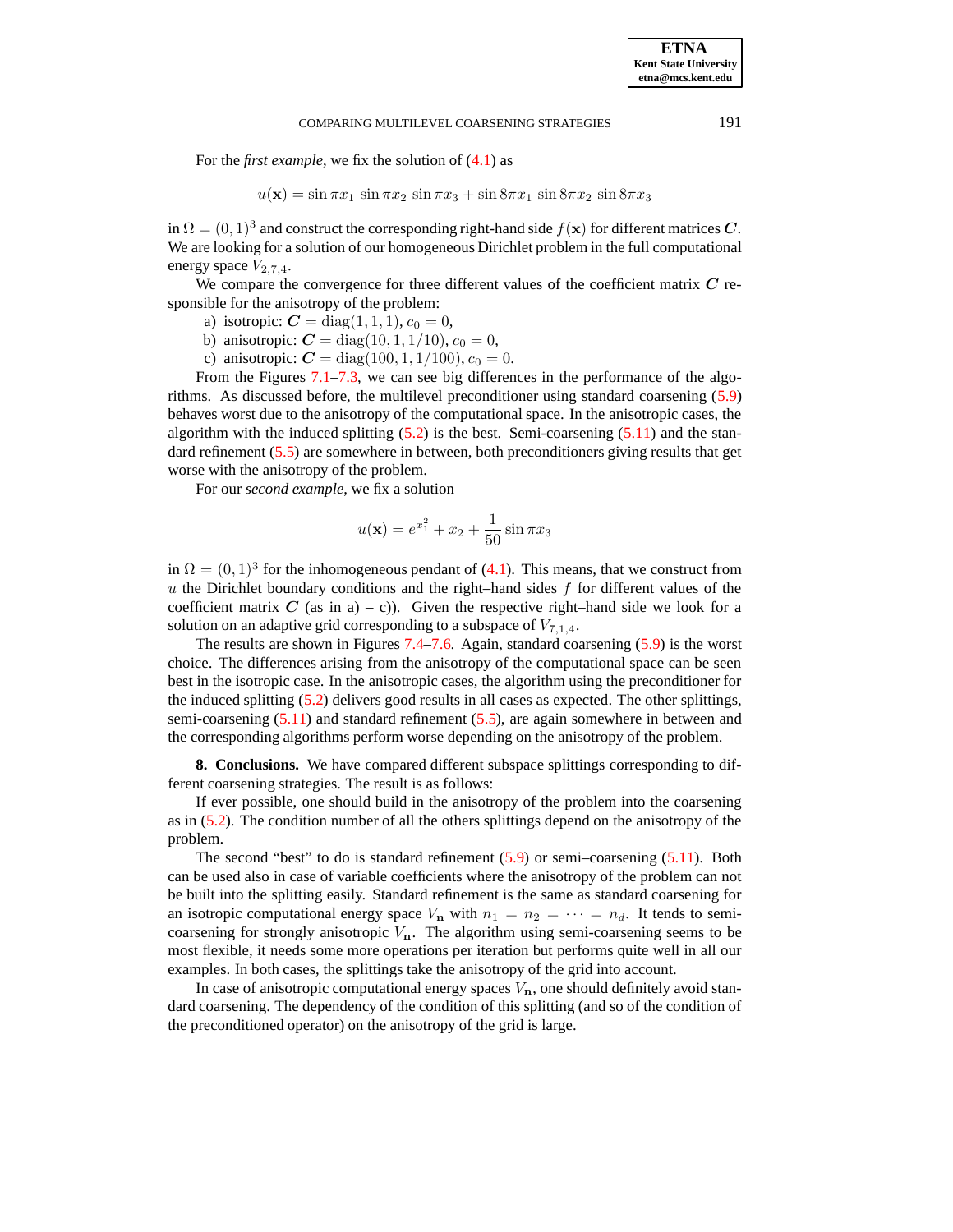

FIG. 7.1. *a*) *First Example: Results for the isotropic equation with*  $C = diag(1, 1, 1)$ 

<span id="page-14-0"></span>

FIG. 7.2. *b) First Example: Results for the anisotropic equation with* C = diag(10, 1, 1/10)

<span id="page-14-1"></span>

<span id="page-14-2"></span>FIG. 7.3. *c) First Example: Results for the anisotropic equation with* C = diag(100, 1, 1/100)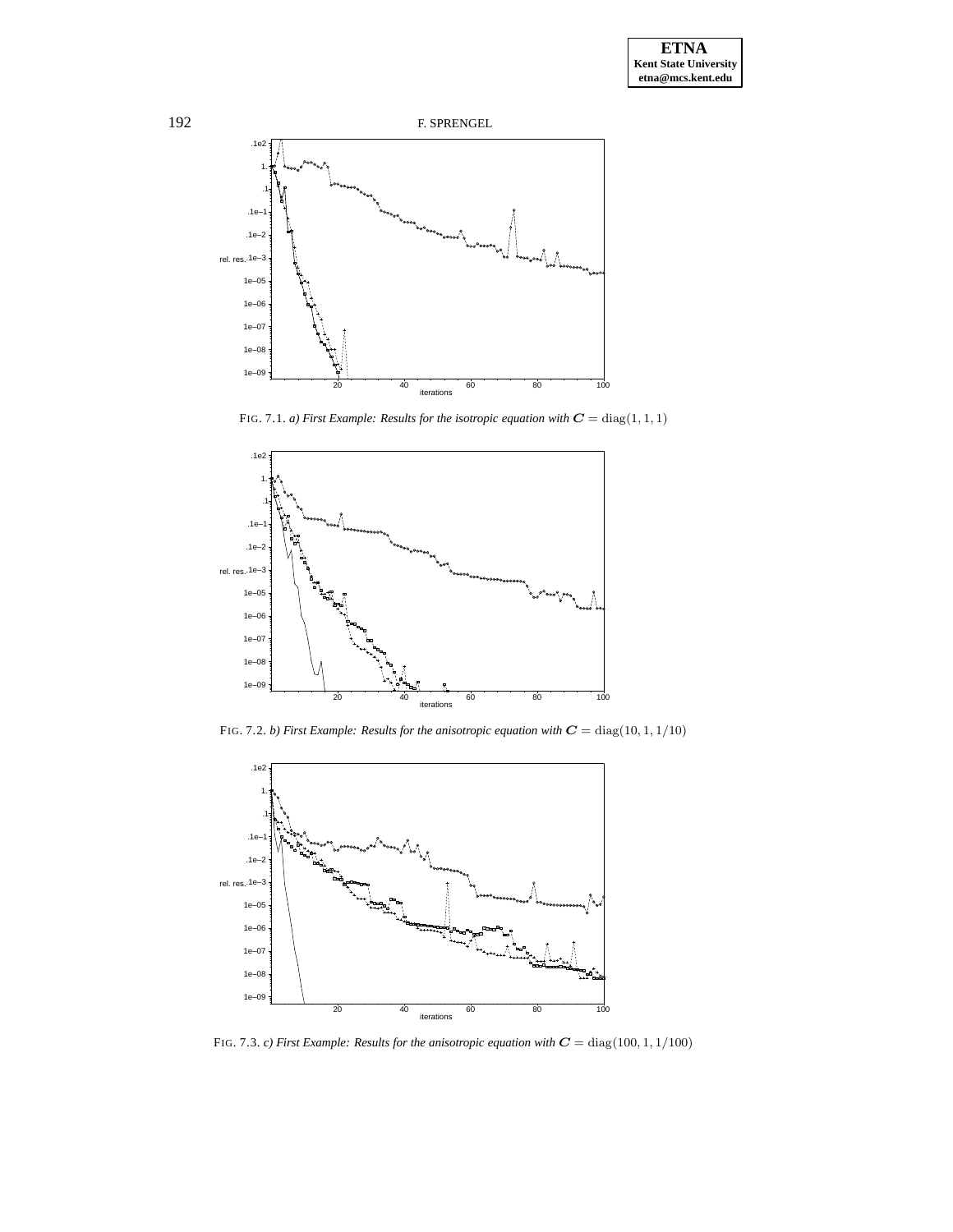

FIG. 7.4. *a*) *Second Example: Results for the isotropic equation with*  $C = diag(1, 1, 1)$ 

<span id="page-15-0"></span>

FIG. 7.5. *b) Second Example: Results for the anisotropic equation with* C = diag(10, 1, 1/10)



<span id="page-15-1"></span>FIG. 7.6. *b*) *Second Example: Results for the anisotropic equation with*  $C = diag(100, 1, 1/100)$